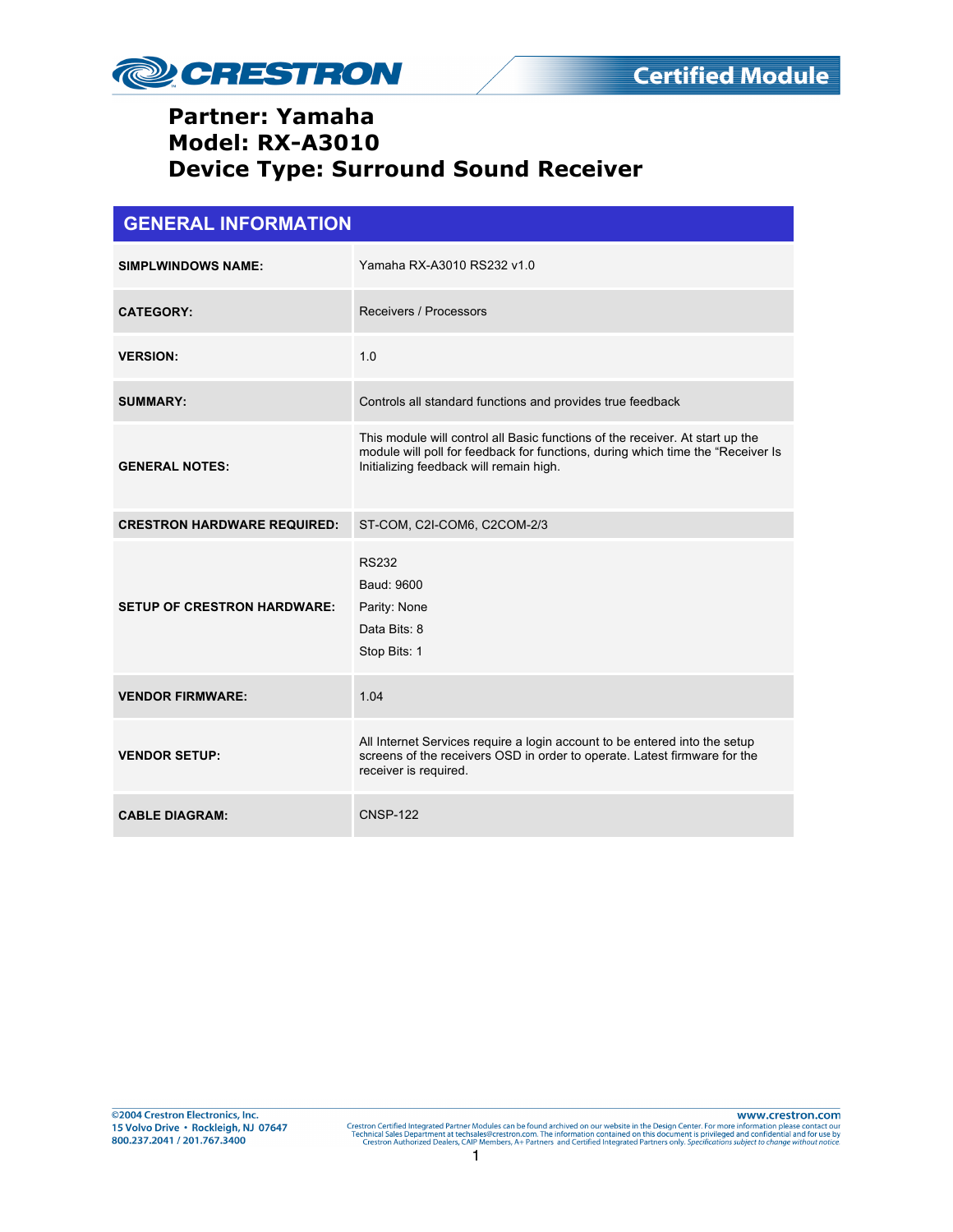



| <b>CONTROL:</b>              |   |                                       |
|------------------------------|---|---------------------------------------|
| <b>Connect</b>               | D | Hold high to connect to the receiver. |
| System_Power_On              | D | Turns on Receivers System Power       |
| <b>System Standby</b>        | D | Puts the entire receiver into standby |
| System_Party_On              | D | Turns the party mode on               |
| System_Party_Off             | D | Turns the party mode off              |
| System Party Vol Up          | D | Ramps the volume up on all zones      |
| System_Party_Vol_Down        | D | Ramps all the zones volume down       |
| System_Party_Mute_On         | D | Mutes all audio zones                 |
| <b>System Party Mute Off</b> | D | Turns the mute off on all zones       |
| Main HDMI Output Off         | D | Shuts off the HDMI output             |

www.crestron.com Crestron Certified Integrated Partner Modules can be found archived on our website in the Design Center. For more information please contact our Technical Sales Department at technical Sales Department at the Sales Center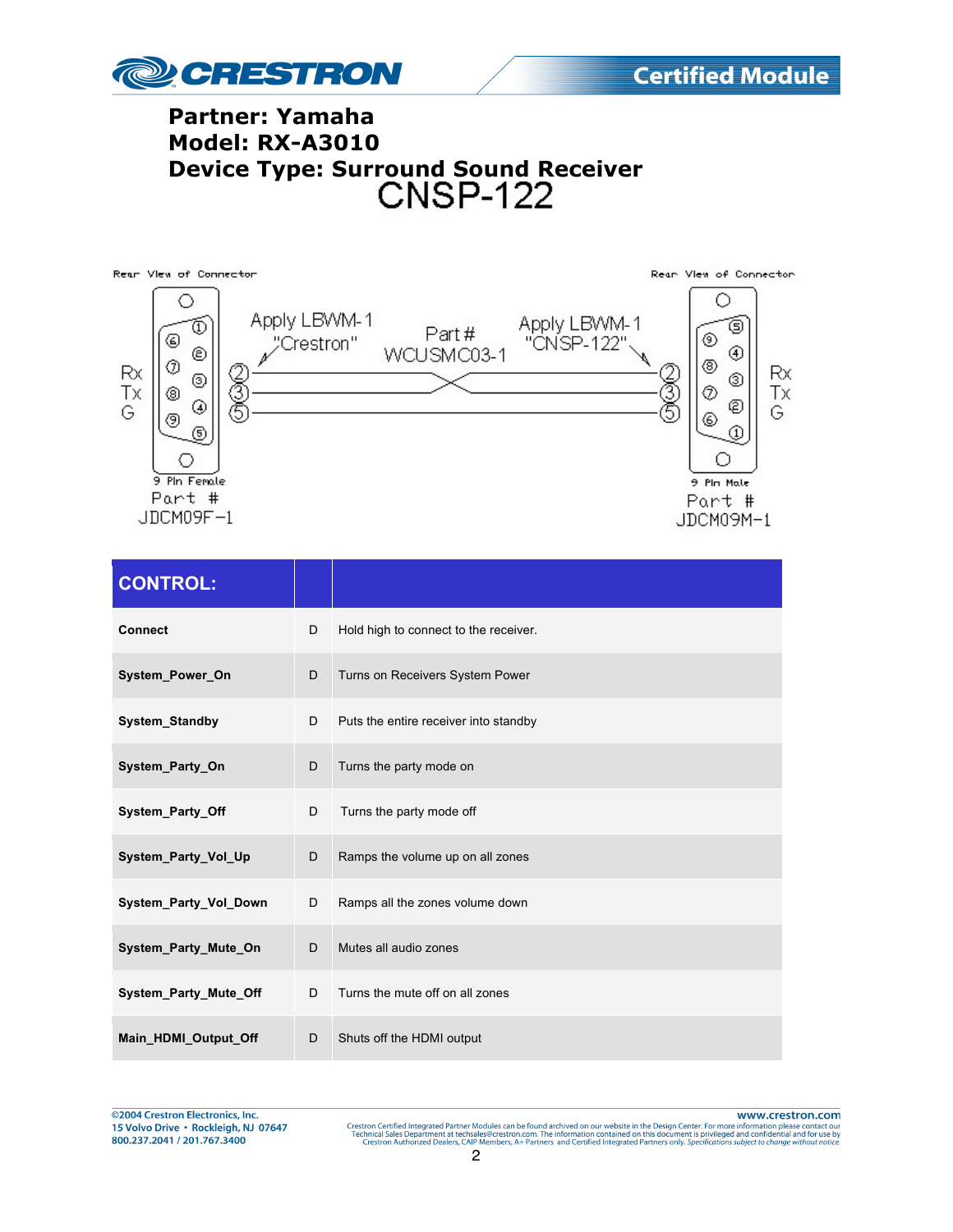

| <b>CONTROL:</b>                      |             |                                                             |
|--------------------------------------|-------------|-------------------------------------------------------------|
| Main HDMI Output 1                   | D           | Routes the selected input to HDMI Out 1 Only                |
| Main_HDMI_Output_2                   | D           | Routes the current input to HDMI Out 2 only                 |
| Main_HDMI_Output_1+2                 | D           | Routes the selected input to HDMI Outs 1&2 At The Same Time |
| Main_HDMI_Processor_On               | D           | Turns on the HDMI processing                                |
| Main_HDMI_Processor_Off              | D           | Turns off the HDMI processing                               |
| Main_HDMI_Aspect_Throug<br>h         | D           | Changes the HDMI output aspect ratio to Through             |
| Main_HDMI_Aspect_16x9_N<br>ormal     | D           | Changes the HDMI output aspect ratio to 16x9 Normal         |
| Main_HDMI_Aspect_Smart_<br>Zoom      | D           | Changes the HDMI output aspect ratio to Smart Zoom          |
| Main_HDMI_Resolution_Aut<br>ο        | D           | Changes the HDMI resolution to Auto                         |
| Main_HDMI_Resolution_480<br>p_/_576p | D           | Changes the HDMI resolution to 480p / 576p                  |
| Main_HDMI_Resolution_720<br>р        | D           | Changes the HDMI resolution to 720p                         |
| Main_HDMI_Resolution_108<br>0i       | D           | Changes the HDMI resolution to 1080i                        |
| Main_HDMI_Resolution_108<br>0p       | D           | Changes the HDMI resolution to 1080p                        |
| Main_HDMI_Resolution_Thr<br>ough     | D           | Changes the HDMI resolution to through                      |
| Main Power On                        | D           | Turns the main zone power on                                |
| Main_Standby                         | D           | Puts the main zone onto standby                             |
| Main_Sleep_Off                       | D           | Turns the main zone sleep timer off                         |
| Main_Sleep_120_Minutes               | $\mathsf D$ | Turns the main zone sleep timer to 120min                   |
| Main_Sleep_90_Minutes                | D           | Turns the main zone sleep timer to 90min                    |

@2004 Crestron Electronics, Inc.<br>15 Volvo Drive • Rockleigh, NJ 07647 800.237.2041 / 201.767.3400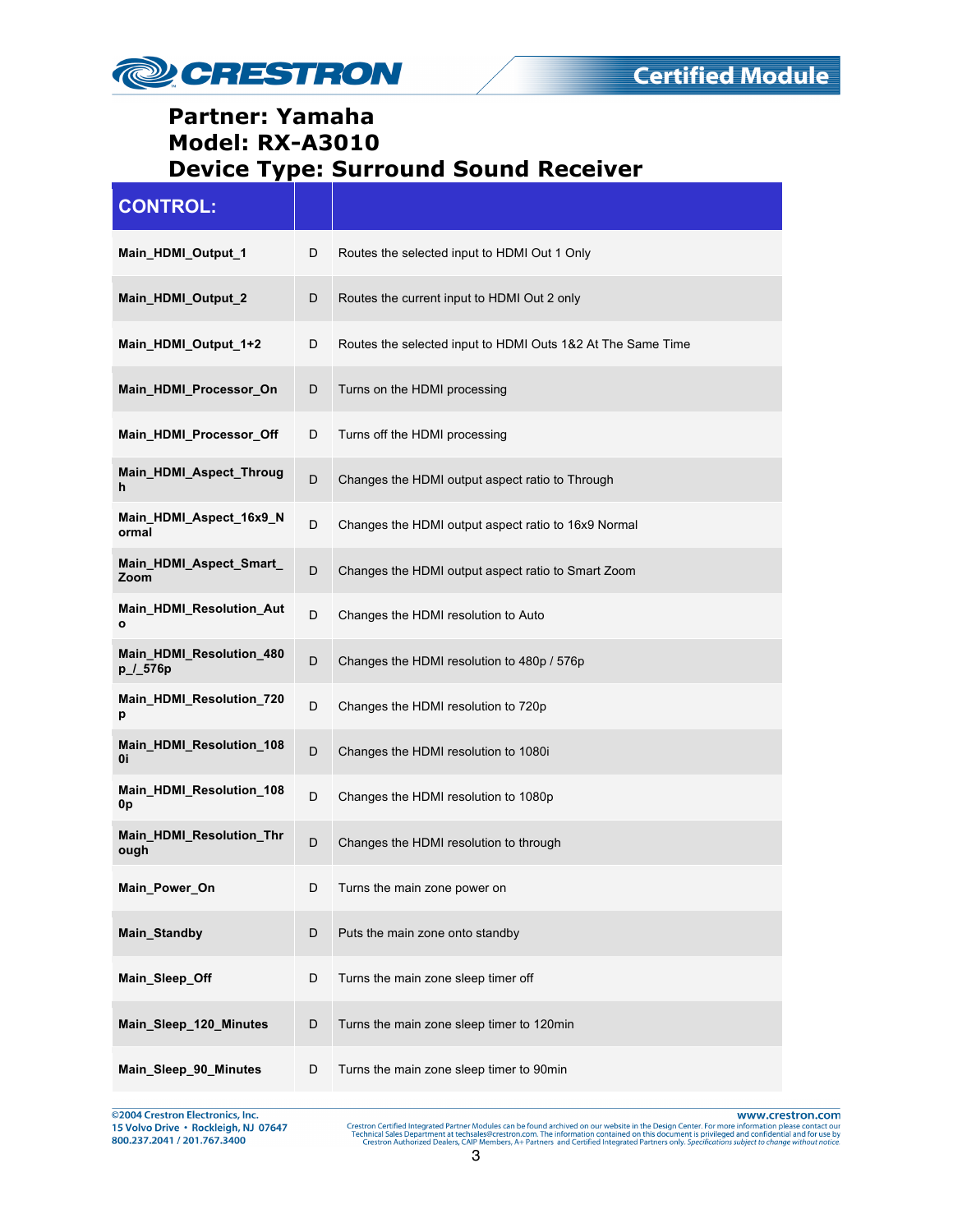

| <b>CONTROL:</b>                        |             |                                                       |
|----------------------------------------|-------------|-------------------------------------------------------|
| Main_Sleep_60_Minutes                  | D           | Turns the main zone sleep timer to 60min              |
| Main_Sleep_30_Minutes                  | D           | Turns the main zone sleep timer to 30min              |
| Main_Volume_Up                         | D           | Ramp the volume up for the main zone                  |
| Main_Volume_Down                       | D           | Ramp the volume down for the main zone                |
| Main_Initial_Volume_Mode_<br>On        | D           | Turns on the main zones initial volume mode           |
| Main_Initial_Volume_Mode_<br>Off       | D           | Turns off the main zones initial volume mode          |
| Main Mute On/Off                       | D           | Toggles the main zones mute on and off                |
| Main_Mute_On                           | D           | Turns the main zones mute on                          |
| Main Mute Off                          | D           | Turns the main zones mute off                         |
| Main_input_*                           | D           | Sets the main zone to the * Input                     |
| Main_Scene1 *                          | D           | Triggers scene * for the main zone                    |
| Main_Input_Audio_Type_Au<br>to         | D           | Sets the main zone audio input type to auto           |
| Main_Input_Audio_Type_HD<br>МΙ         | D           | Sets the main zone audio input type to HDMI           |
| Main_Input_Audio_Type_Co<br>ax/Optical | D           | Sets the main zone input audio type to Coax / Optical |
| Main_Input_Audio_Analog                | D           | Sets the main zone input audio type to Analog         |
| Main_Decoder_Auto                      | D           | Sets the main decoder to auto mode                    |
| Main_Decoder_DTS                       | D           | Sets the main decoder to dts mode                     |
| Main_Pure_Diect_Mode_On                | D           | Sets the main zone pure direct mode on                |
| Main_Pure_Direct_Mode_Off              | $\mathsf D$ | Sets the main zone pure direct mode off               |

©2004 Crestron Electronics, Inc.<br>15 Volvo Drive • Rockleigh, NJ 07647<br>800.237.2041 / 201.767.3400

www.crestron.com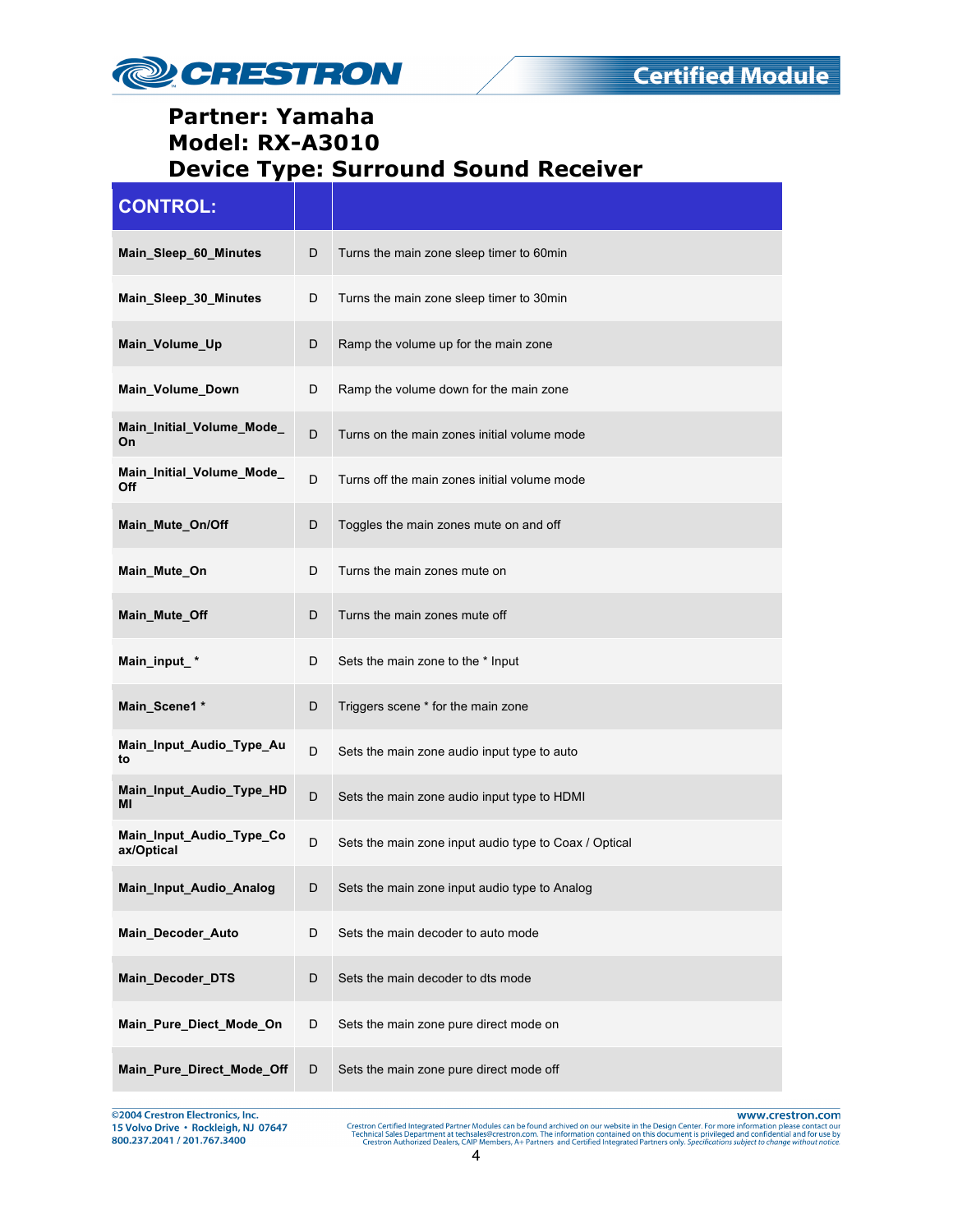

| <b>CONTROL:</b>                      |    |                                         |
|--------------------------------------|----|-----------------------------------------|
| Main_Adaptive_Dynamic_Ra<br>nge_Auto | D  | Sets the main zone dynamic range auto   |
| Main_Adaptive_Dynamic_Ra<br>nge_Off  | D  | Sets the main zone dynamic range off    |
| Main_Lip_Sync_Mode_Manu<br>al        | D  | Sets the main zone lip sync mode manual |
| Main_Lip_Sync_Mode_Auto              | D  | Sets the main zone lip sync mode auto   |
| Main_Straight_Mode_On                | D  | Sets the main zone straight mode on     |
| Main_Straight_Mode_Off               | D  | Sets the main zone straight mode off    |
| Main_Sound_Program_*                 | D  | Changes the main sound program to *     |
| Main_Adaptive_DSP_Auto               | D  | Sets the adaptive DSP mode to auto      |
| Main Adaptive DSP Off                | D  | Sets the adaptive DSP mode to Off       |
| Main_3D_Cinema_Auto                  | D  | Set the 3D Cinema mode to auto          |
| Main_3D_Cinema_Off                   | D  | Set the 3D Cinema mode to off           |
| Main_EX_Decoder_Mode*                | D  | Sets the ex decoder mode to off         |
| Main_2_Channel_Decoder*              | D  | Sets the 2 channel decoder to *         |
| Main_Enhancer_On                     | D  | Turns on the enhancer mode on           |
| Main_Enhancer_Off                    | D. | Turns on the enhancer mode off          |
| Zone*_Power_On                       | D  | Turns the power on for zone *           |
| Zone*_Standby                        | D  | Turns the power off for zone *          |
| Zone*_Sleep_Off                      | D  | Sets the zone * sleep timer to off      |
| Zone*_Sleep_<br>Sleep_120_Minutes    | D  | Sets the zone * sleep timer to 120 min  |

@2004 Crestron Electronics, Inc.<br>15 Volvo Drive • Rockleigh, NJ 07647<br>800.237.2041 / 201.767.3400

www.crestron.com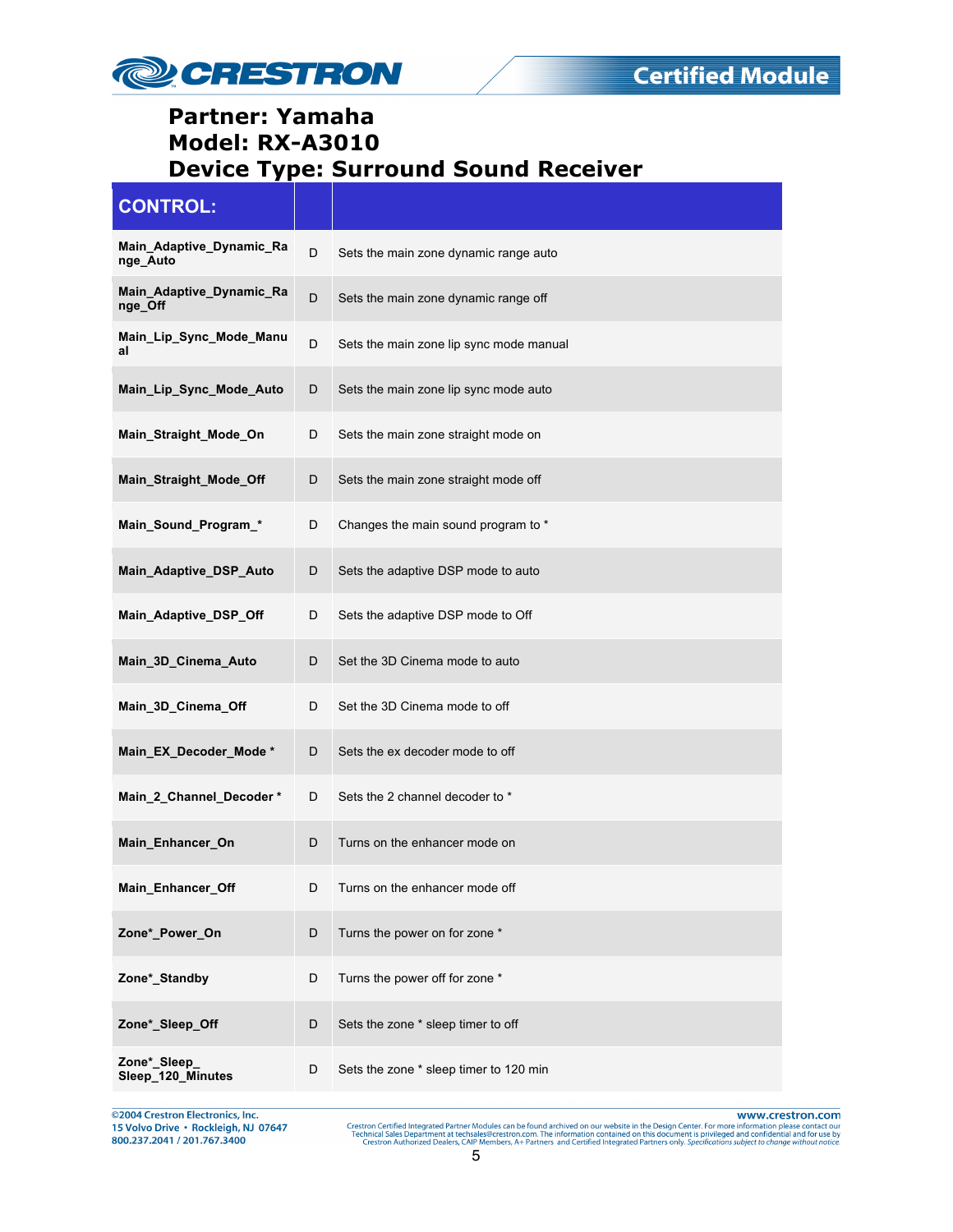

| <b>CONTROL:</b>                  |             |                                                   |
|----------------------------------|-------------|---------------------------------------------------|
| Zone*_ Sleep_90_Minutes          | D           | Sets the zone * sleep timer to 90 min             |
| Zone*_ Sleep_60_Minutes          | D           | Sets the zone * sleep timer to 60 min             |
| Zone*_ Sleep_30_Minutes          | D           | Sets the zone * sleep timer to 30 min             |
| Zone*_Volume_Up                  | D           | Ramps the volume up for zone *                    |
| Zone*_ Volume_Down               | D           | Ramps the volume down for zone *                  |
| Zone*_ Volume_Fixed              | D           | Sets the output for zone * to a fixed level       |
| Zone*_ Volume_Variable           | D           | Sets the output for zone * to a variable level    |
| Zone*<br>Initial_Volume_Mode_On  | D           | Sets the initial volume level mode on for zone *  |
| Zone*<br>Initial_Volume_Mode_Off | D           | Sets the initial volume level mode off for zone * |
| Zone*_ Mute_On/Off               | D           | Toggle the zone * mute on and off                 |
| Zone*_ Mute_On                   | D           | Mutes the output for zone *                       |
| Zone*_ Mute_Off                  | D           | Un mutes the output for zone *                    |
| Zone*_input *                    | D           | Set zone * to the * input                         |
| Zone*_Scene *                    | D           | Triggers scene * for zone *                       |
| Tuner_FM_Band                    | D           | Sets the Tuner to the fm band                     |
| Tuner_AM_Band                    | D           | Sets the Tuner to the am band                     |
| Tuner_Preset_Mode_Recall         | $\mathsf D$ | Sets the tuners preset buttons to recall mode     |
| Tuner_Preset_Mode_Save           | D           | Sets the tuners preset buttons to save mode       |
| Tuner_Audio_Mode_Mono            | D           | Sets the tuner to mono mode                       |

©2004 Crestron Electronics, Inc.<br>15 Volvo Drive • Rockleigh, NJ 07647<br>800.237.2041 / 201.767.3400

www.crestron.com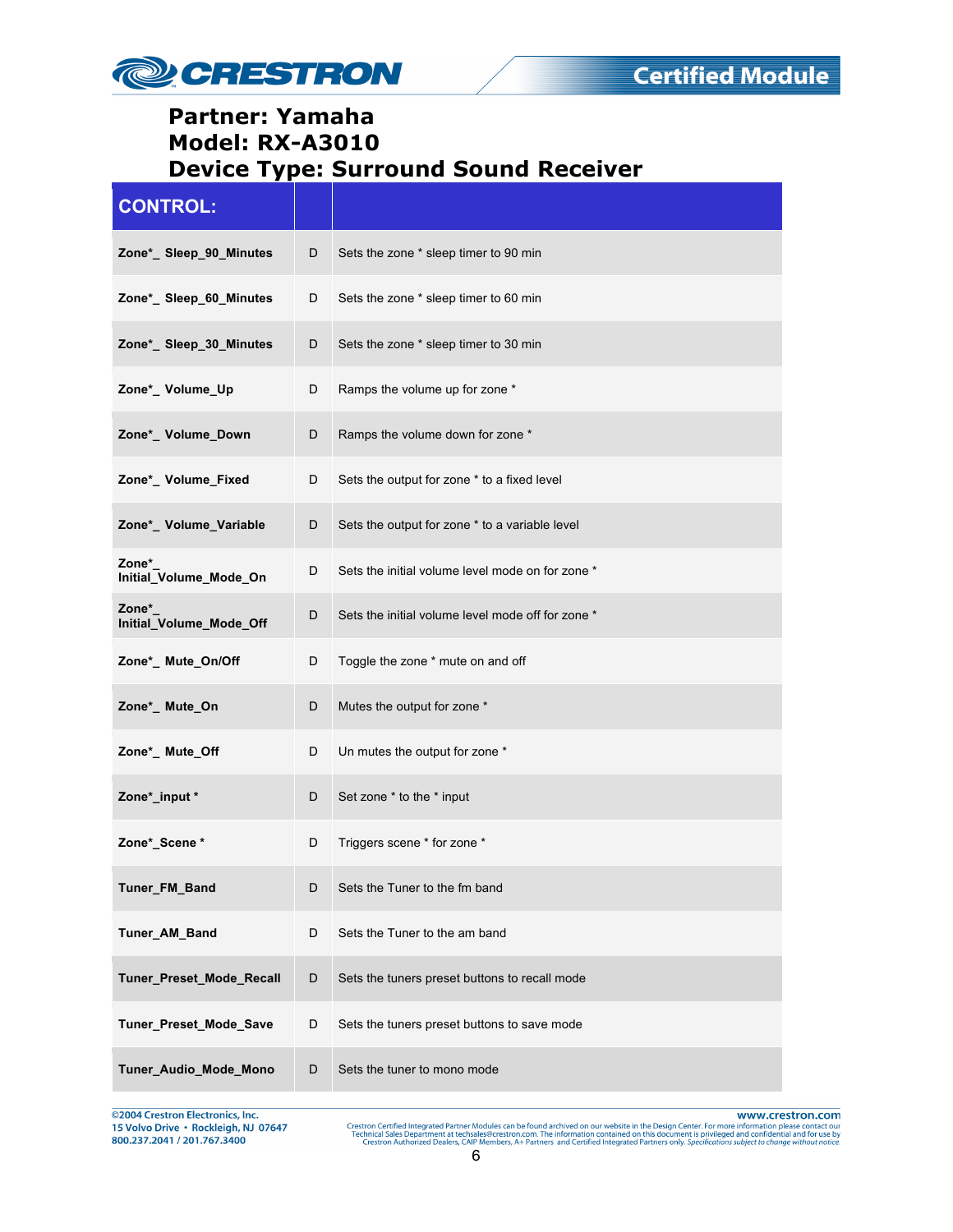

| <b>CONTROL:</b>               |             |                                                           |
|-------------------------------|-------------|-----------------------------------------------------------|
| Tuner_Audio_Mode_Auto         | D           | Sets the tuner to auto mode                               |
| Tuner_Preset_Up               | D           | Selects the next tuner preset                             |
| <b>Tuner Preset Down</b>      | D           | Selects the previous tuner preset                         |
| Tuner_Preset*                 | D           | Selects tuner preset *                                    |
| Tuner_Auto_Tuning             | D           | Sets tuner the auto tuning mode                           |
| Tuner_Manual_Tuning           | D           | Sets tuner the manual tuning mode                         |
| Tuner_HD_Program_*_Selec<br>t | D           | Selects the HD Program * for the tuner                    |
| Tuner_Program_Up              | D           | Sends the tuner program up                                |
| Tuner_Program_Down            | D           | Sends the tuner program down                              |
| Tuner_Keypad*                 | D           | Selects the tuner keypad * digit                          |
| Tuner_Keypad_Clear            | D           | Clears the keypad direct tune value                       |
| Tuner_Keypad_Enter            | D           | Sends the tuner direct tune value                         |
| Tuner_Tune_Up                 | D           | Tunes the tuner to the next station                       |
| Tuner_Tune_Down               | D           | Tunes the tuner to the previous station                   |
| Pandora_Play                  |             | Pulse to start playing Pandora                            |
| Pandora_Pause                 | $\mathsf D$ | Pulse to pause Pandora                                    |
| Pandora_Stop                  | D           | Pulse to stop Pandora                                     |
| Pandora_Skip_Forward          | D           | Pulse to skip the track forward for Pandora               |
| Pandora_Bookmark_Song         | D           | Pulse to bookmark the current song to the Pandora account |

@2004 Crestron Electronics, Inc.<br>15 Volvo Drive • Rockleigh, NJ 07647<br>800.237.2041 / 201.767.3400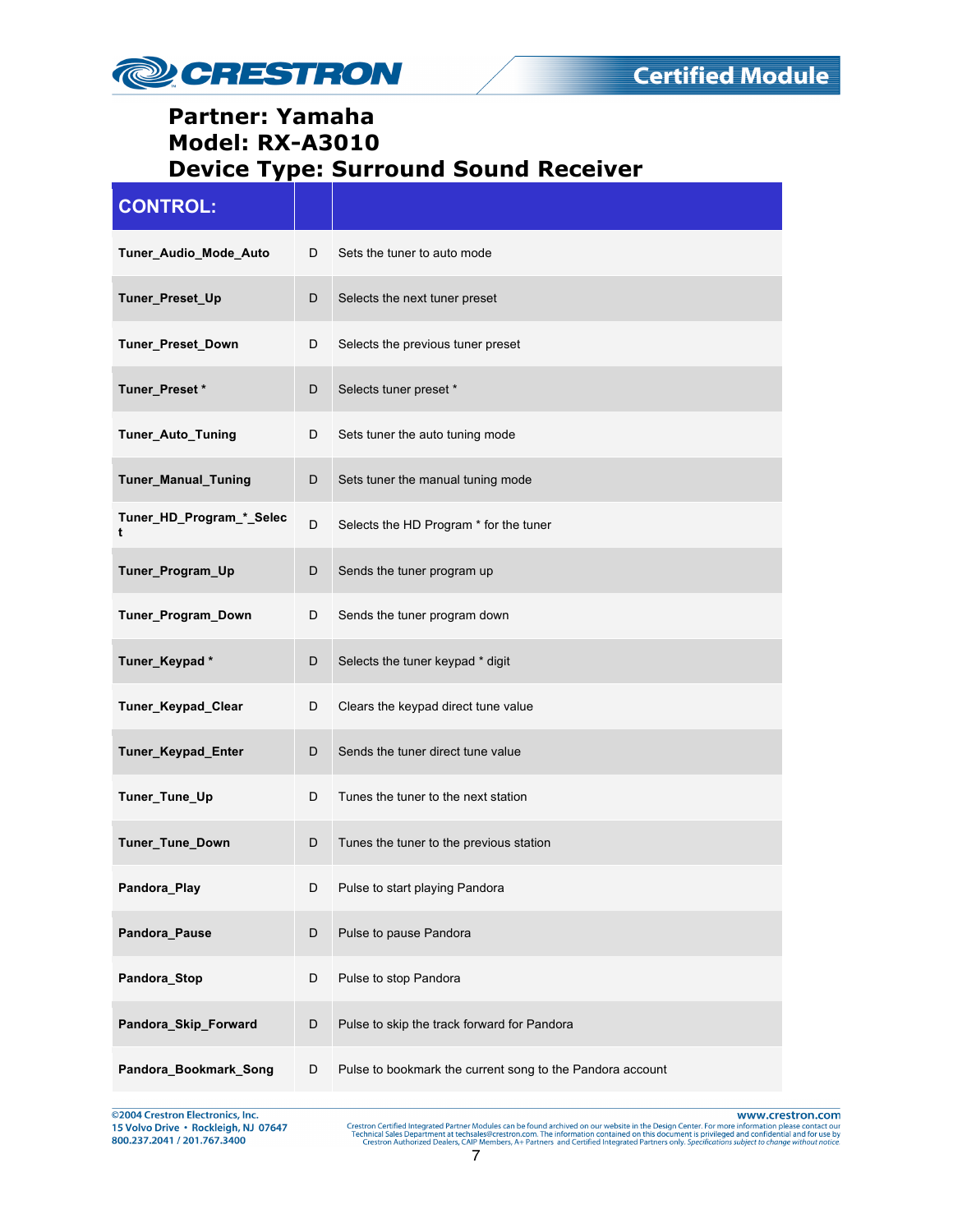

| <b>CONTROL:</b>                         |   |                                                                                          |
|-----------------------------------------|---|------------------------------------------------------------------------------------------|
| Pandora_Bookmark_Artist                 | D | Pulse to bookmark the current artist to the Pandora account                              |
| Pandora_Thumbs_Up                       | D | Pulse to set the rating to thumbs up on the current track                                |
| Pandora_Thumbs_Down                     | D | Pulse to set the rating to thumbs down on the current track                              |
| Pandora_List_Line*_Select               | D | Pulse to select the item in the Pandora browse list                                      |
| Pandora_List_Page_Up                    | D | Pulse to scroll the Pandora browse list up                                               |
| Pandora_List_Page_Down                  | D | Pulse to scroll the Pandora browse list down                                             |
| Pandora_Memory_Preset_A<br>uto Save     | D | Pulse to auto save the current Pandora station to the first available memory<br>location |
| Pandora_Memory_Preset_L<br>ocation_Up   | D | Pulse to increment the memory location to store the current Pandora station              |
| Pandora_Memory_Preset_L<br>ocation Down | D | Pulse to decrement the memory location to store the current Pandora station              |
| Pandora_Memory_Preset_L<br>ocation_Save | D | Pulse to store the current Pandora station to the currently selected memory<br>location  |
| Napster_Play                            | D | Pulse to start playing Napster                                                           |
| Napster_Stop                            | D | Pulse to stop Napster                                                                    |
| Napster_Skip_Forward                    | D | Pulse to skip the Napster track forward                                                  |
| Napster Skip Reverse                    | D | Pulse to skip the Napster track back                                                     |
| Napster_Repeat_Mode                     | D | Pulse to cycle through the Napster repeat modes                                          |
| Napster_Repeat_Off                      | D | Pulse to turn the Napster repeat mode off                                                |
| Napster_Repeat_Single                   | D | Pulse to turn the Napster repeat mode to single                                          |
| Napster_Repeat_All                      | D | Pulse to turn the Napster repeat mode to all                                             |
| Napster_Shuffle_Mode                    | D | Pulse to cycle through the Napster shuffle modes                                         |

@2004 Crestron Electronics, Inc. 15 Volvo Drive · Rockleigh, NJ 07647 800.237.2041 / 201.767.3400

www.crestron.com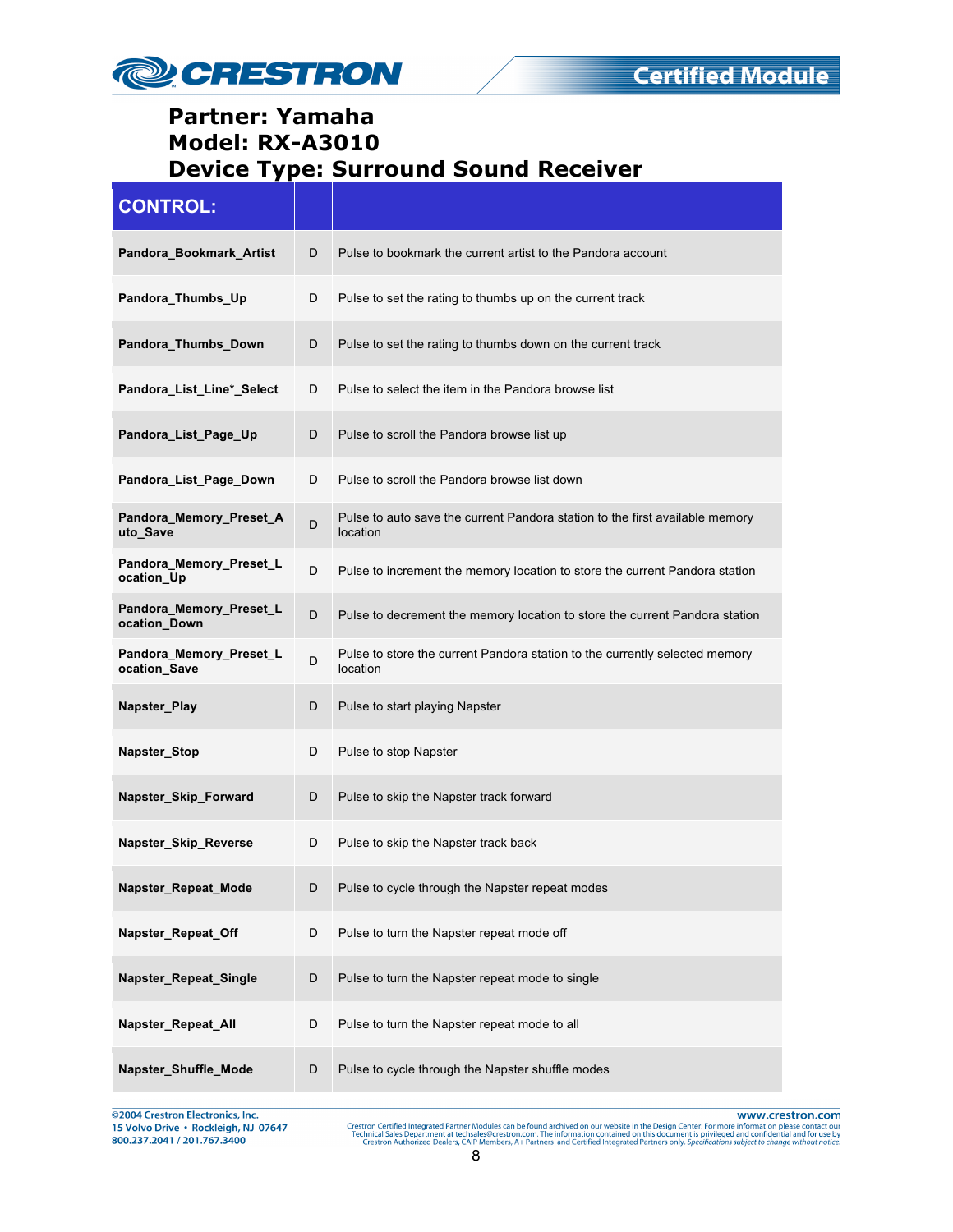

| <b>CONTROL:</b>                         |   |                                                                                          |
|-----------------------------------------|---|------------------------------------------------------------------------------------------|
| Napster_Shuffle_Off                     | D | Pulse to turn the Napster shuffle mode off                                               |
| Napster_Shuffle_On                      | D | Pulse to turn the Napster shuffle mode on                                                |
| Napster_List_Line*_Select               | D | Pulse to select the item in the Napster browse list                                      |
| Napster_List_Back                       | D | Pulse to go back a level in the Napster browse list                                      |
| Napster_List_Page_Up                    | D | Pulse to scroll up a page in the Napster browse list                                     |
| Napster_List_Page_Down                  | D | Pulse to scroll down a page in the Napster browse list                                   |
| Napster_List_Page_Up                    | D | Pulse to scroll the Napster browse list up                                               |
| Napster_List_Page_Down                  | D | Pulse to scroll the Napster browse list down                                             |
| Napster_Memory_Preset_Au<br>to Save     | D | Pulse to auto save the current Napster station to the first available memory<br>location |
| Napster_Memory_Preset_Lo<br>cation_Up   | D | Pulse to increment the memory location to store the current Napster station              |
| Napster_Memory_Preset_Lo<br>cation_Down | D | Pulse to decrement the memory location to store the current Napster station              |
| Napster_Memory_Preset_Lo<br>cation_Save | D | Pulse to save the current station to the selected memory location                        |
| Siriusir_Play                           | D | Pulse to start playing Siriusir                                                          |
| Siriusir_Stop                           | D | Pulse to stop Siriusir                                                                   |
| Siriusir_List_Line*_Select              | D | Pulse to select the item in the Siriusir browse list                                     |
| Siriusir_List_Back                      | D | Pulse to go back a level in the Siriusir browse list                                     |
| Siriusir_List_Page_Up                   | D | Pulse to scroll up a page in the Siriusir browse list                                    |
| Siriusir_List_Page_Down                 | D | Pulse to scroll down a page in the Siriusir browse list                                  |
| Siriusir_List_Page_Up                   | D | Pulse to scroll the Siriusir browse list up                                              |

@2004 Crestron Electronics, Inc. 15 Volvo Drive · Rockleigh, NJ 07647 800.237.2041 / 201.767.3400

www.crestron.com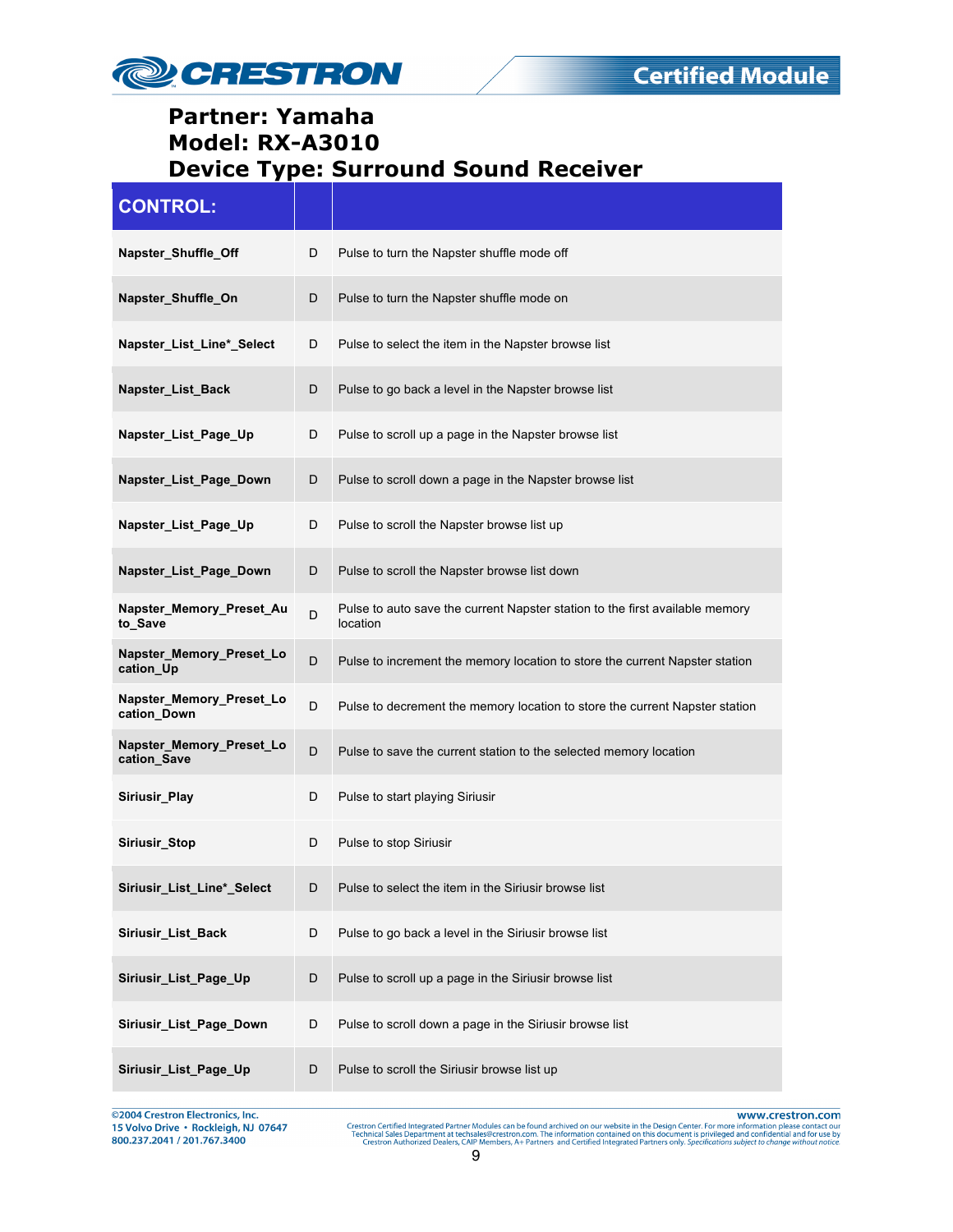

| <b>CONTROL:</b>                          |   |                                                                                           |
|------------------------------------------|---|-------------------------------------------------------------------------------------------|
| Siriusir_List_Page_Down                  | D | Pulse to scroll the Siriusir browse list down                                             |
| Siriusir_Memory_Preset_Aut<br>o_Save     | D | Pulse to auto save the current Siriusir station to the first available memory<br>location |
| Siriusir_Memory_Preset_Lo<br>cation_Up   | D | Pulse to increment the memory location to store the current Siriusir station              |
| Siriusir_Memory_Preset_Lo<br>cation_Down | D | Pulse to decrement the memory location to store the current Siriusir station              |
| Siriusir_Memory_Preset_Lo<br>cation_Save | D | Pulse to save the current Siriusir station to the selected memory location                |
| Rhapsody_Play                            | D | Pulse to start playing Rhapsody                                                           |
| Rhapsody_Pause                           | D | Pulse to pause Rhapsody                                                                   |
| Rhapsody_Stop                            | D | Pulse to stop Rhapsody                                                                    |
| Rhapsody_Skip_Forward                    | D | Pulse to skip the Rhapsody track forward                                                  |
| Rhapsody_Skip_Reverse                    | D | Pulse to skip the Rhapsody track back                                                     |
| Rhapsody_Repeat_Mode                     | D | Pulse to cycle through the Rhapsody repeat modes                                          |
| Rhapsody_Repeat_Off                      | D | Pulse to turn the Rhapsody repeat mode off                                                |
| Rhapsody_Repeat_Single                   | D | Pulse to turn the Rhapsody repeat mode to single                                          |
| Rhapsody_Repeat_All                      | D | Pulse to turn the Rhapsody repeat mode to all                                             |
| Rhapsody_Shuffle_Mode                    | D | Pulse to cycle through the Rhapsody shuffle modes                                         |
| Rhapsody_Shuffle_Off                     | D | Pulse to turn the Rhapsody shuffle mode off                                               |
| Rhapsody_Shuffle_On                      | D | Pulse to turn the Rhapsody shuffle mode on                                                |
| Rhapsody_List_Line*_Select               | D | Pulse to select the item in the Rhapsody browse list                                      |
| <b>Rhapsody List Back</b>                | D | Pulse to go back a level in the Rhapsody browse list                                      |

©2004 Crestron Electronics, Inc.<br>15 Volvo Drive • Rockleigh, NJ 07647<br>800.237.2041 / 201.767.3400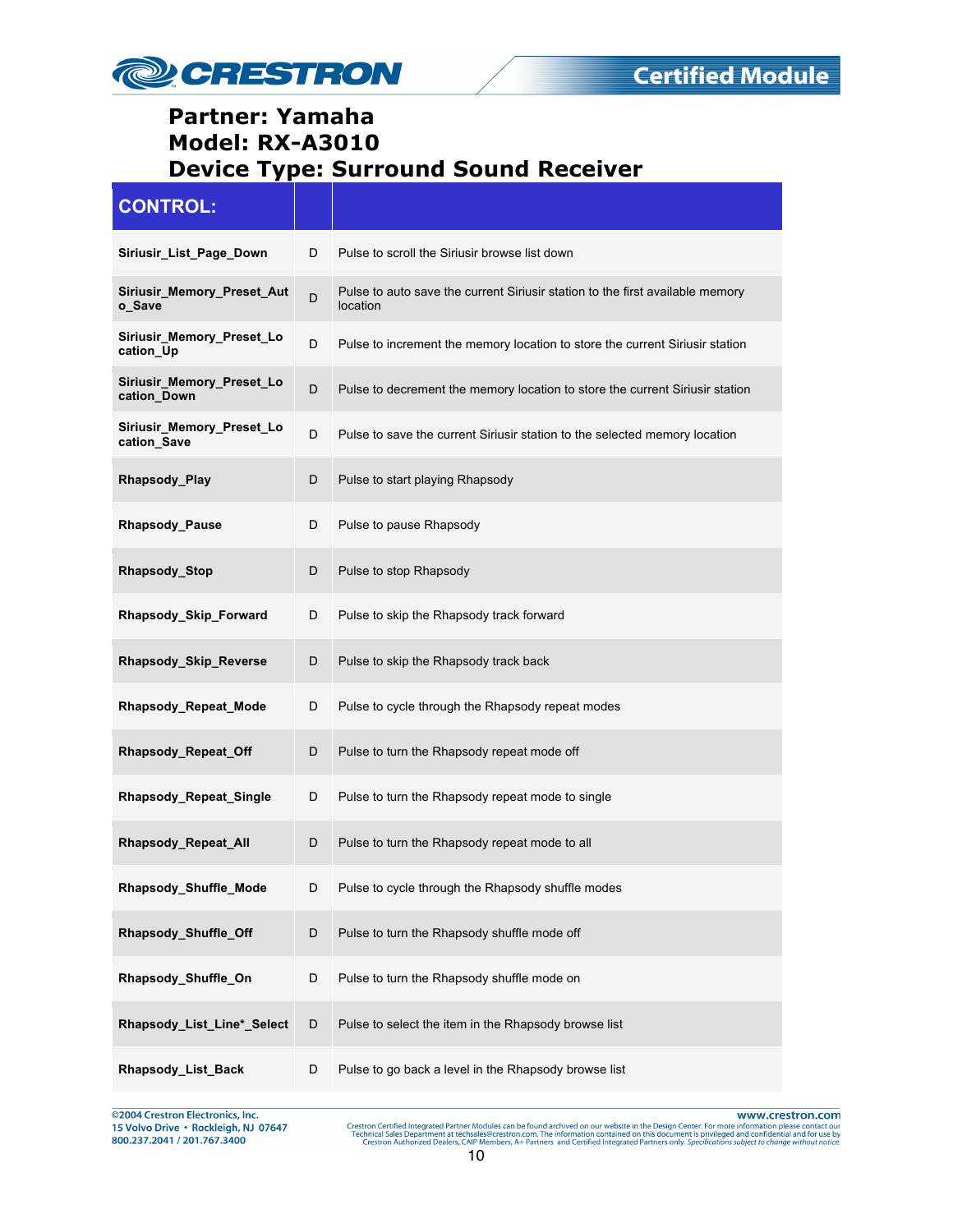

| <b>CONTROL:</b>                                       |             |                                                                                           |
|-------------------------------------------------------|-------------|-------------------------------------------------------------------------------------------|
| Rhapsody_List_Page_Up                                 | D           | Pulse to scroll up a page in the Rhapsody browse list                                     |
| Rhapsody List Page Down                               | D           | Pulse to scroll down a page in the Rhapsody browse list                                   |
| Rhapsody_List_Page_Up                                 | D           | Pulse to scroll the Rhapsody browse list up                                               |
| Rhapsody_List_Page_Down                               | D           | Pulse to scroll the Rhapsody browse list down                                             |
| Rhapsody_Memory_Preset_<br>Auto_Save                  | D           | Pulse to auto save the current Rhapsody station to the first available memory<br>location |
| Rhapsody_Memory_Preset_<br>Location_Up                | D           | Pulse to increment the memory location to store the current Rhapsody station              |
| <b>Rhapsody Memory Preset</b><br><b>Location Down</b> | D           | Pulse to increment the memory location to store the current Rhapsody station              |
| Rhapsody_Memory_Preset_<br>Location_Save              | D           | Pulse to save the current Rhapsody station to the selected memory location                |
| PC_Play                                               | D           | Pulse to start playing PC                                                                 |
| PC_Pause                                              | D           | Pulse to pause PC                                                                         |
| PC_Stop                                               | D           | Pulse to stop PC                                                                          |
| PC_Skip_Forward                                       | D           | Pulse to skip the PC track forward                                                        |
| PC_Skip_Reverse                                       | D           | Pulse to skip the PC track back                                                           |
| PC Repeat Mode                                        | D           | Pulse to cycle through the PC repeat modes                                                |
| PC Repeat Off                                         | D           | Pulse to turn the PC repeat mode off                                                      |
| PC_Repeat_Single                                      | D           | Pulse to turn the PC repeat mode to single                                                |
| PC_Repeat_All                                         | D           | Pulse to turn the PC repeat mode to all                                                   |
| PC_Shuffle_Mode                                       | D           | Pulse to cycle through the PC shuffle modes                                               |
| PC_Shuffle_On                                         | $\mathsf D$ | Pulse to turn the PC shuffle mode On                                                      |

@2004 Crestron Electronics, Inc. 15 Volvo Drive · Rockleigh, NJ 07647 800.237.2041 / 201.767.3400

www.crestron.com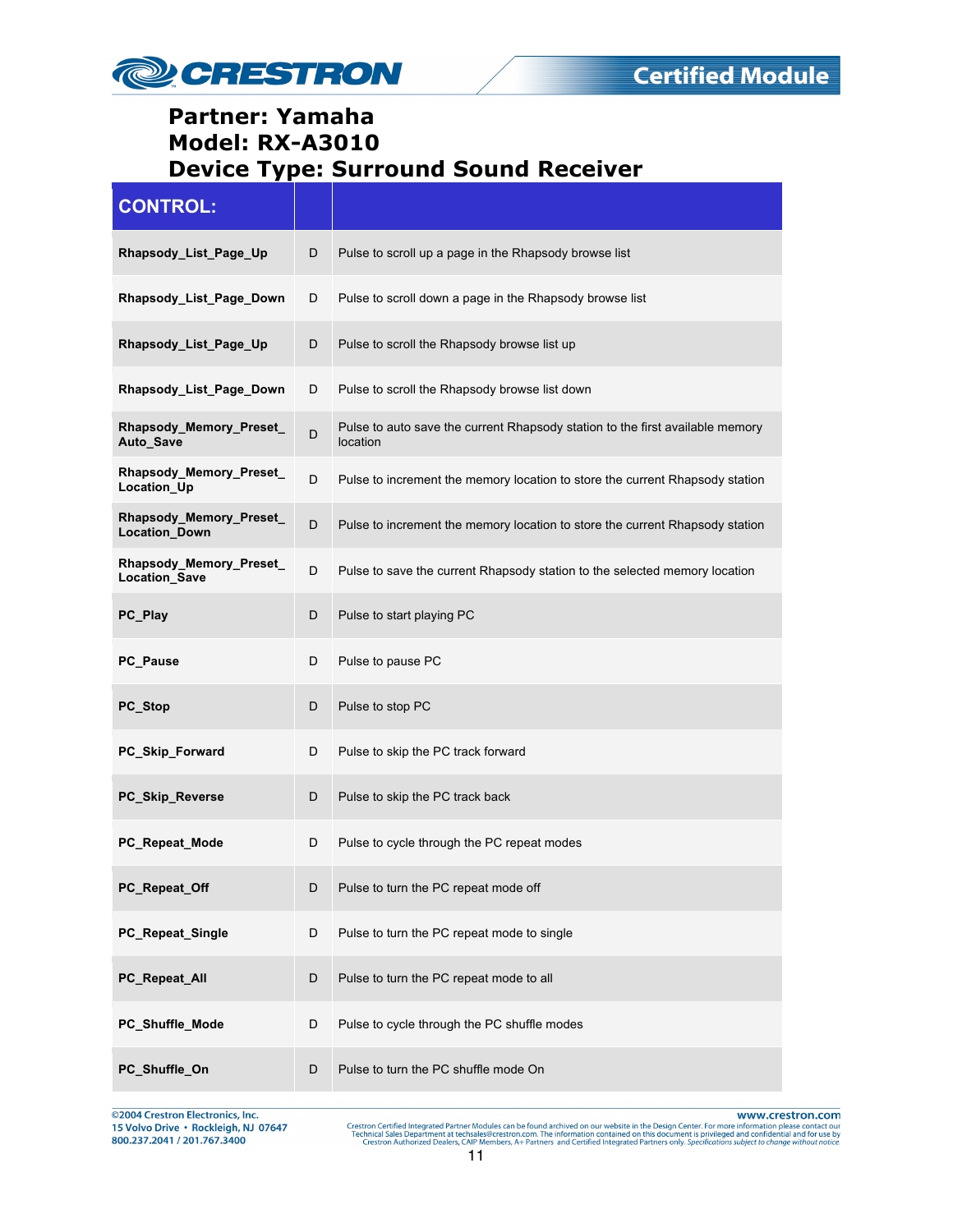

| <b>CONTROL:</b>                       |   |                                                                                  |
|---------------------------------------|---|----------------------------------------------------------------------------------|
| PC_Shuffle_Off                        | D | Pulse to turn the PC shuffle mode to Off                                         |
| PC_List_Line*_Select                  | D | Pulse to select the item in the PC browse list                                   |
| PC_List_Back                          | D | Pulse to go back a level in the PC browse list                                   |
| PC_List_Page_Up                       | D | Pulse to scroll up a page in the PC browse list                                  |
| PC_List_Page_Down                     | D | Pulse to scroll down a page in the PC browse list                                |
| PC_List_Page_Up                       | D | Pulse to scroll the PC browse list up                                            |
| PC_List_Page_Down                     | D | Pulse to scroll the PC browse list down                                          |
| PC_Memory_Preset_Auto_S<br>ave        | D | Pulse to auto save the current PC station to the first available memory location |
| PC_Memory_Preset_Locatio<br>n_Up      | D | Pulse to increment the memory location to store the current PC station           |
| PC_Memory_Preset_Locatio<br>n_Down    | D | Pulse to decrement the memory location to store the current PC station           |
| PC_Memory_Preset_Locatio<br>n_Save    | D | Pulse to save the current PC station to the selected memory location             |
| <b>NET RADIO_Play</b>                 | D | Pulse to start playing NET RADIO                                                 |
| <b>NET RADIO_Stop</b>                 | D | Pulse to stop NET RADIO                                                          |
| <b>NET RADIO_Skip_Forward</b>         | D | Pulse to skip the NET RADIO track forward                                        |
| NET RADIO_Skip_Reverse                | D | Pulse to skip the NET RADIO track back                                           |
| <b>NET</b><br>RADIO_List_Line*_Select | D | Pulse to select the item in the NET RADIO browse list                            |
| <b>NET RADIO_List_Back</b>            | D | Pulse to go back a level in the NET RADIO browse list                            |
| NET RADIO_List_Page_Up                | D | Pulse to scroll up a page in the NET RADIO browse list                           |
| <b>NET</b><br>RADIO_List_Page_Down    | D | Pulse to scroll down a page in the NET RADIO browse list                         |

@2004 Crestron Electronics, Inc.<br>15 Volvo Drive • Rockleigh, NJ 07647<br>800.237.2041 / 201.767.3400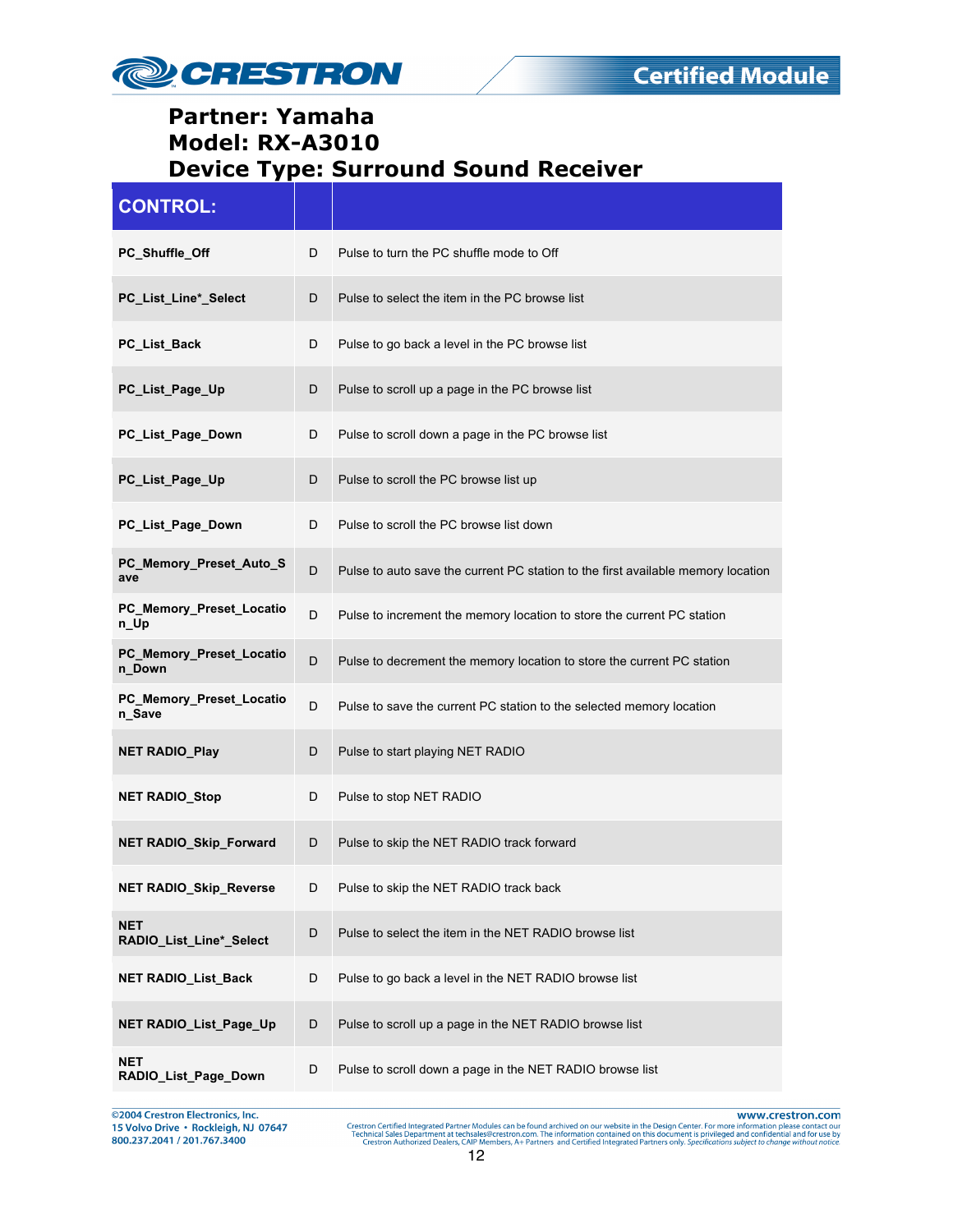

| <b>CONTROL:</b>                                     |   |                                                                                            |
|-----------------------------------------------------|---|--------------------------------------------------------------------------------------------|
| <b>NET RADIO_List_Page_Up</b>                       | D | Pulse to scroll the NET RADIO browse list up                                               |
| NET<br>RADIO_List_Page_Down                         | D | Pulse to scroll the NET RADIO browse list down                                             |
| <b>NET</b><br>RADIO_Memory_Preset_Aut<br>o_Save     | D | Pulse to auto save the current NET RADIO station to the first available memory<br>location |
| <b>NET</b><br>RADIO_Memory_Preset_Loc<br>ation_Up   | D | Pulse to increment the memory location to store the current NET RADIO station              |
| <b>NET</b><br>RADIO_Memory_Preset_Loc<br>ation Down | D | Pulse to decrement the memory location to store the current NET RADIO<br>station           |
| <b>NET</b><br>RADIO_Memory_Preset_Loc<br>ation_Save | D | Pulse to save the current Net Radio station to the selected memory location                |
| USB_Play                                            | D | Pulse to start playing USB                                                                 |
| <b>USB Pause</b>                                    | D | Pulse to pause USB                                                                         |
| USB_Stop                                            | D | Pulse to stop USB                                                                          |
| <b>USB_Skip_Forward</b>                             | D | Pulse to skip the USB track forward                                                        |
| <b>USB_Skip_Reverse</b>                             | D | Pulse to skip the USB track back                                                           |
| <b>USB_Repeat_Mode</b>                              | D | Pulse to cycle through the USB repeat modes                                                |
| USB_Repeat_*                                        | D | Pulse to turn the USB repeat mode *                                                        |
| <b>USB Shuffle Mode</b>                             | D | Pulse to cycle through the USB shuffle modes                                               |
| USB_Shuffle_*                                       | D | Pulse to turn the USB shuffle mode to *                                                    |
| USB_List_Line*_Select                               | D | Pulse to select the item in the USB browse list                                            |
| USB_List_Back                                       | D | Pulse to go back a level in the USB browse list                                            |
| USB_List_Page_Up                                    | D | Pulse to scroll up a page in the USB browse list                                           |

@2004 Crestron Electronics, Inc.<br>15 Volvo Drive • Rockleigh, NJ 07647<br>800.237.2041 / 201.767.3400

www.crestron.com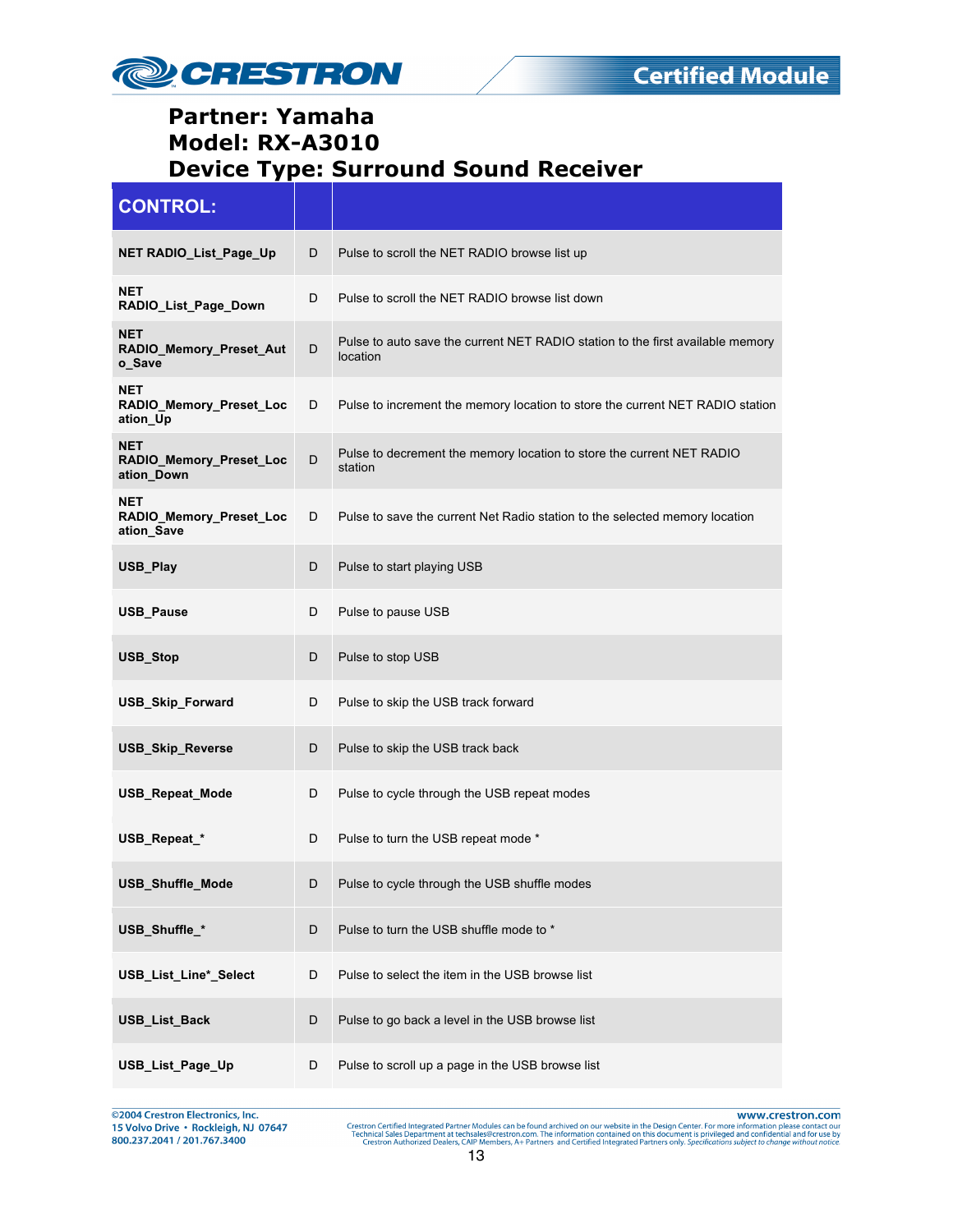

| <b>CONTROL:</b>                     |   |                                                                                      |
|-------------------------------------|---|--------------------------------------------------------------------------------------|
| USB_List_Page_Down                  | D | Pulse to scroll down a page in the USB browse list                                   |
| USB_Memory_Preset_Auto_<br>Save     | D | Pulse to auto save the current USB station to the first available memory<br>location |
| USB_Memory_Preset_Locati<br>on_Up   | D | Pulse to increment the memory location to store the current USB station              |
| USB_Memory_Preset_Locati<br>on_Down | D | Pulse to decrement the memory location to store the current USB station              |
| USB_Memory_Preset_Locati<br>on_Save | D | Pulse to save the current USB station to the selected memory location                |
| <b>Bluetooth_Start_Pairing</b>      | D | Pulse to start the pairing process for the Bluetooth interface                       |
| <b>Bluetooth Cancel Pairing</b>     | D | Pulse to cancel the pairing process for the Bluetooth interface                      |
| <b>Bluetooth_Connect</b>            | D | Pulse to connect the Bluetooth interface to the paired device                        |
| <b>Bluetooth_Disconnect</b>         | D | Pulse to disconnect the Bluetooth interface to the paired device                     |
| <b>Bluetooth_Play</b>               | D | Pulse to play the Bluetooth device                                                   |
| <b>Bluetooth_Pause</b>              | D | Pulse to pause the Bluetooth device                                                  |
| <b>Bluetooth_Stop</b>               | D | Pulse to stop the Bluetooth device                                                   |
| Bluetooth_Skip_Forward              | D | Pulse to skip the current Bluetooth device track forward                             |
| <b>Bluetooth_Skip_Reverse</b>       | D | Pulse to skip the current Bluetooth device track back                                |
| iPod Play                           | D | Pulse to start playing iPod                                                          |
| iPod_Pause                          | D | Pulse to pause iPod                                                                  |
| iPod_Stop                           | D | Pulse to stop iPod                                                                   |
| iPod_Skip_Forward                   | D | Pulse to skip the iPod track forward                                                 |
| iPod_Skip_Reverse                   | D | Pulse to skip the iPod track back                                                    |

@2004 Crestron Electronics, Inc. 15 Volvo Drive · Rockleigh, NJ 07647 800.237.2041 / 201.767.3400

www.crestron.com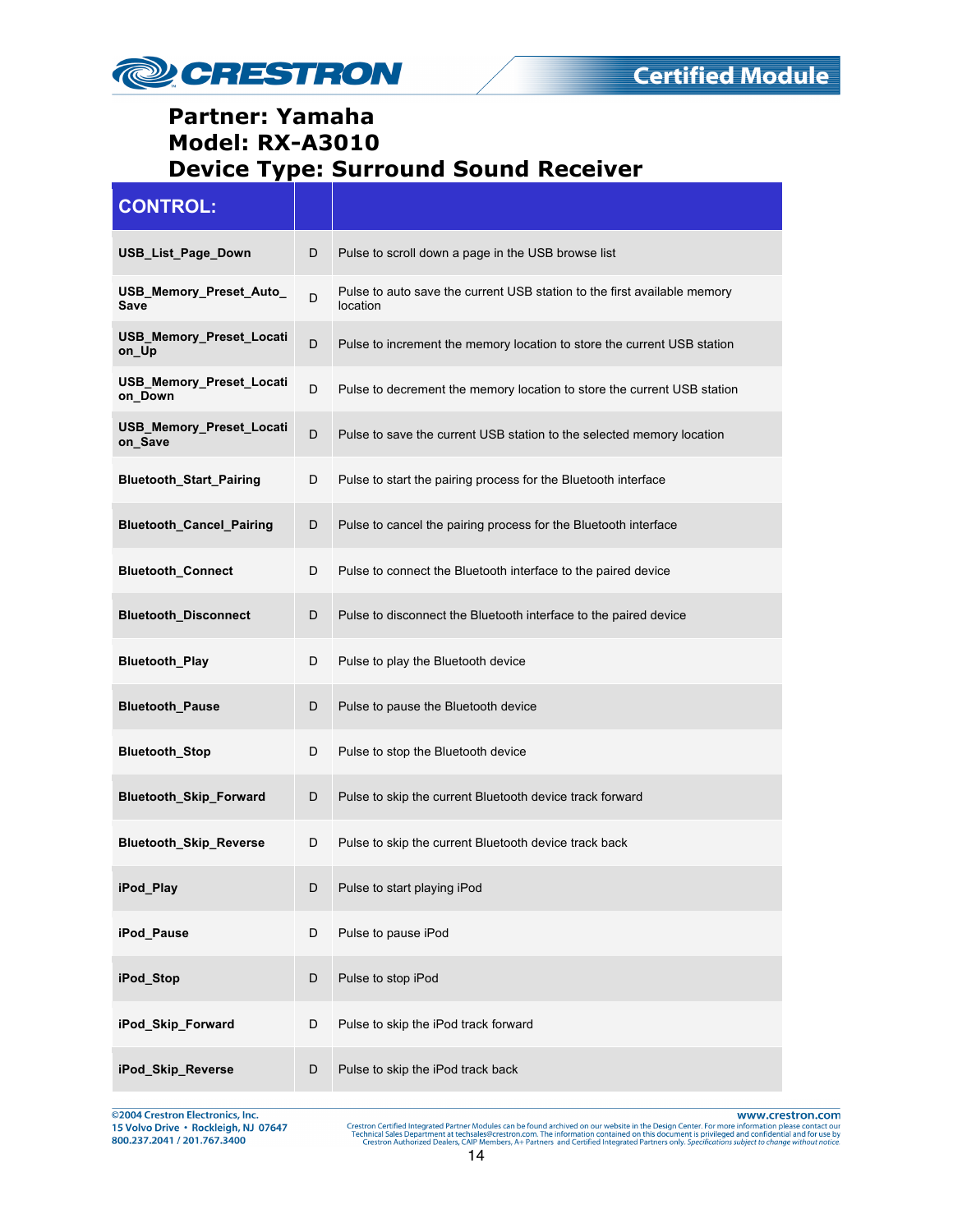

| <b>CONTROL:</b>                 |   |                                                               |
|---------------------------------|---|---------------------------------------------------------------|
| iPod_Repeat_Mode                | D | Pulse to cycle through the iPod repeat modes                  |
| iPod_Repeat_*                   | D | Pulse to turn the iPod repeat mode *                          |
| iPod_Shuffle_Mode               | D | Pulse to cycle through the iPod shuffle modes                 |
| iPod_Shuffle_*                  | D | Pulse to turn the iPod shuffle mode to *                      |
| iPod_List_Line*_Select          | D | Pulse to select the item in the iPod browse list              |
| iPod_List_Back                  | D | Pulse to go back a level in the iPod browse list              |
| iPod_List_Page_Up               | D | Pulse to scroll up a page in the iPod browse list             |
| iPod_List_Page_Down             | D | Pulse to scroll down a page in the iPod browse list           |
| iPod_Mode_Normal                | D | Pulse to put the iPod Dock in Normal Mode                     |
| iPod_Mode_Extended              | D | Pulse to put the iPod Dock into Extended mode                 |
| Sirius_Search_Mode_All          | D | Pulse to set the search mode for the Sirius tuner to all      |
| Sirius_Search_Mode_Categ<br>ory | D | Pulse to set the search mode for the Sirius tuner to category |
| Sirius_Search_Mode_Preset       | D | Pulse to set the search mode for the Sirius tuner to preset   |
| Sirius_Category_Up              | D | Pulse to move to the next station by the category             |
| Sirius_Category_Down            | D | Pulse to move to the previous station by the category         |
| Sirius_Preset_Up                | D | Pulse to move the Sirius tuner to the next preset             |
| Sirius_Preset_Down              | D | Pulse to move the Sirius tuner to the previous preset         |
| Sirius_Preset_Mode_Recall       | D | Pulse to set the Sirius tuner to recall mode                  |
| Sirius_Preset_Mode_Save         | D | Pulse to set the Sirius tuner to Save mode                    |

©2004 Crestron Electronics, Inc.<br>15 Volvo Drive • Rockleigh, NJ 07647<br>800.237.2041 / 201.767.3400

www.crestron.com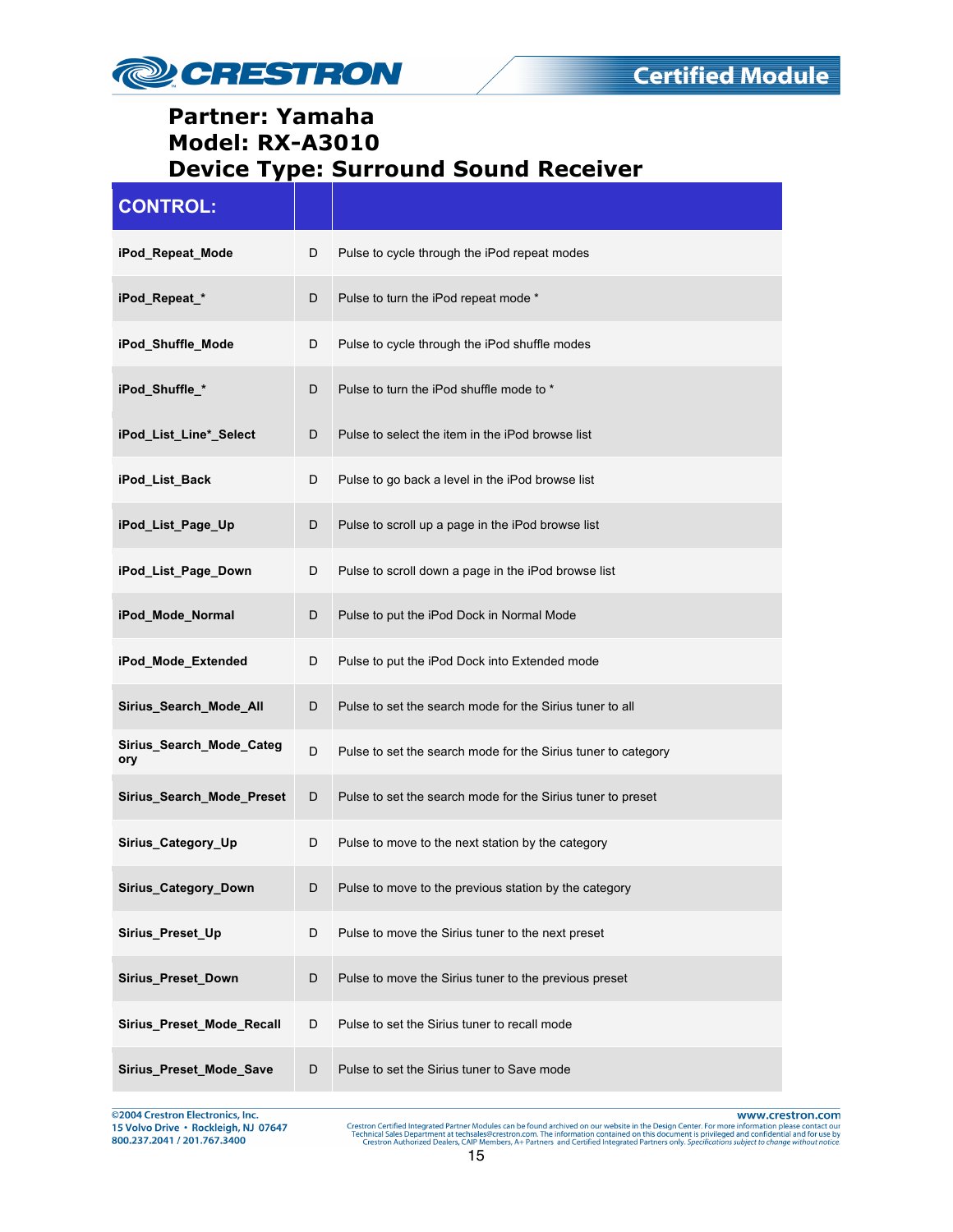

| <b>CONTROL:</b>                        |   |                                                                                      |
|----------------------------------------|---|--------------------------------------------------------------------------------------|
| Sirius_Preset_*                        | D | Pulse to recall or save the current preset                                           |
| Sirius_Channel_Up                      | D | Pulse to channel up the Sirius tuner                                                 |
| Sirius_Channel_Down                    | D | Pulse to channel down the Sirius tuner                                               |
| Sirius_Keypad_*                        | D | Pulse to enter the digit to direct tune the Sirius tuner                             |
| Sirius_Memory_Preset_Auto<br>Save      | D | Pulse to auto save the current USB station to the first available memory<br>location |
| Sirius_Memory_Preset_Loca<br>tion_Up   | D | Pulse to increment the memory location to store the current USB station              |
| Sirius_Memory_Preset_Loca<br>tion_Down | D | Pulse to decrement the memory location to store the current USB station              |
| Sirius_Memory_Preset_Loca<br>tion_Save | D | Pulse to save the current Sirius Tuner station to the selected memory location       |
| iPod-USB_Play                          | D | Pulse to start playing iPod-USB                                                      |
| iPod-USB_Pause                         | D | Pulse to pause iPod-USB                                                              |
| iPod-USB_Stop                          | D | Pulse to stop iPod-USB                                                               |
| iPod-USB_Skip_Forward                  | D | Pulse to skip the iPod-USB track forward                                             |
| iPod-USB_Skip_Reverse                  | D | Pulse to skip the iPod-USB track back                                                |
| iPod-USB_Repeat_Mode                   | D | Pulse to cycle through the iPod-USB repeat modes                                     |
| iPod-USB_Repeat_*                      | D | Pulse to turn the iPod-USB repeat mode *                                             |
| iPod-USB_Shuffle_Mode                  | D | Pulse to cycle through the iPod-USB shuffle modes                                    |
| iPod-USB_Shuffle_*                     | D | Pulse to turn the iPod-USB shuffle mode *                                            |
| iPod-USB_List_Line*_Select             | D | Pulse to select the item in the iPod-USB browse list                                 |
| iPod-USB_List_Back                     | D | Pulse to go back a level in the iPod-USB browse list                                 |

©2004 Crestron Electronics, Inc.<br>15 Volvo Drive • Rockleigh, NJ 07647<br>800.237.2041 / 201.767.3400

www.crestron.com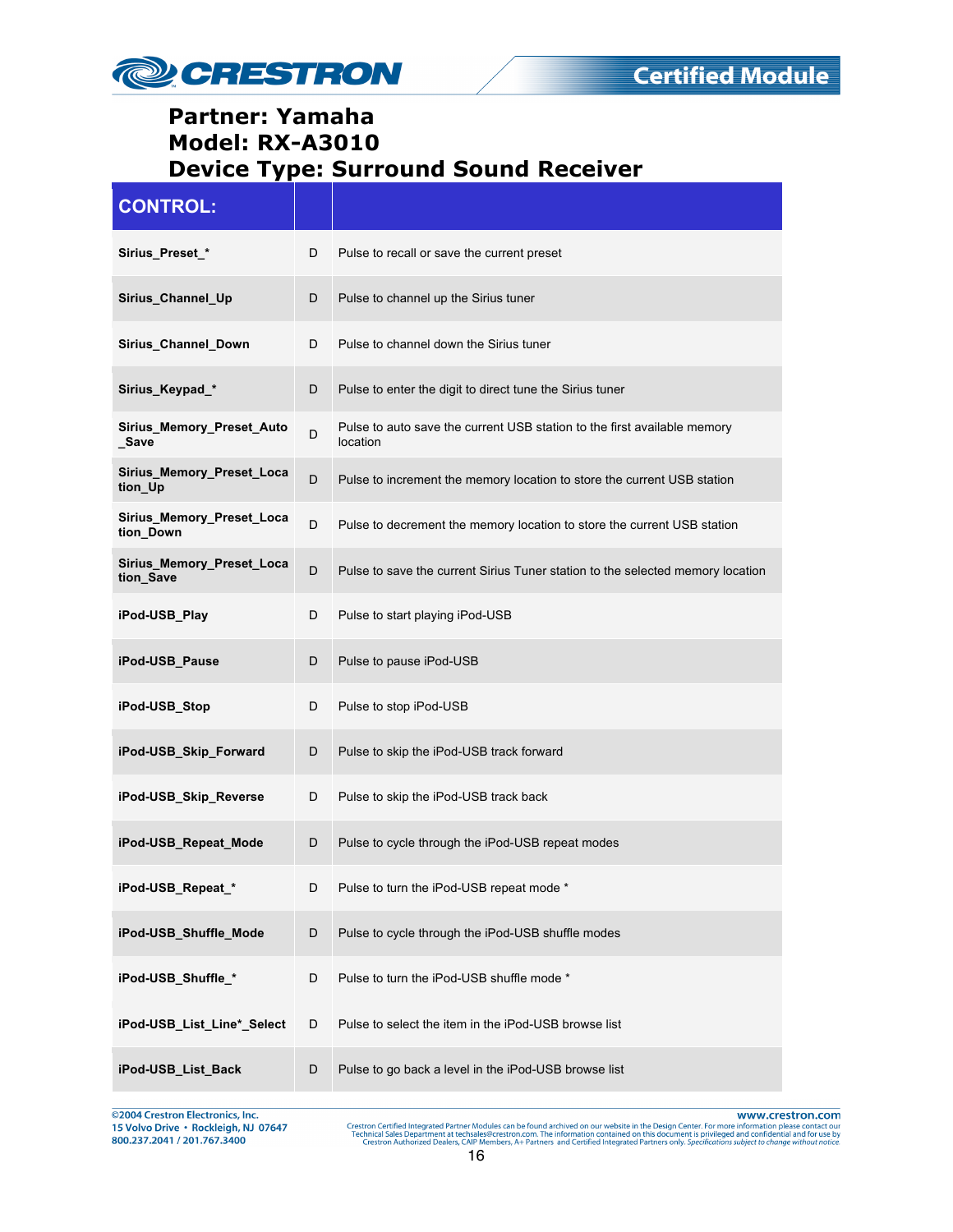

| <b>CONTROL:</b>         |   |                                                         |
|-------------------------|---|---------------------------------------------------------|
| iPod-USB_List_Page_Up   | D | Pulse to scroll up a page in the iPod-USB browse list   |
| iPod-USB List Page Down | D | Pulse to scroll down a page in the iPod-USB browse list |
| iPod-USB_Mode_Normal    | D | Pulse to put the iPod-USB Dock in Normal Mode           |
| iPod-USB_Mode_Extended  | D | Pulse to put the iPod-USB Dock into Extended mode       |
| IR_Up                   | D | Pulse to send the IR up command                         |
| IR_Down                 | D | Pulse to send the IR down command                       |
| IR Left                 | D | Pulse to send the IR left command                       |
| IR Right                | D | Pulse to send the IR right command                      |
| IR_Enter                | D | Pulse to send the IR enter command                      |
| IR_On_Screen            | D | Pulse to send the IR on screen command                  |
| IR_Option               | D | Pulse to send the IR option command                     |
| <b>IR Return</b>        | D | Pulse to send the IR return command                     |
| IR_Display              | D | Pulse to send the IR display command                    |

| <b>FEEDBACK:</b>         |   |                                                            |
|--------------------------|---|------------------------------------------------------------|
| <b>Connect FB</b>        | D | High to indicate the module is connected.                  |
| Receiver is Initializing | D | High to indicate that the receiver is initializing         |
| System Power Is On       | D | High to indicate that the receiver system power is on      |
| System Power Is Standby  | D | High to indicate that the receiver system power is standby |

@2004 Crestron Electronics, Inc.<br>15 Volvo Drive • Rockleigh, NJ 07647 800.237.2041 / 201.767.3400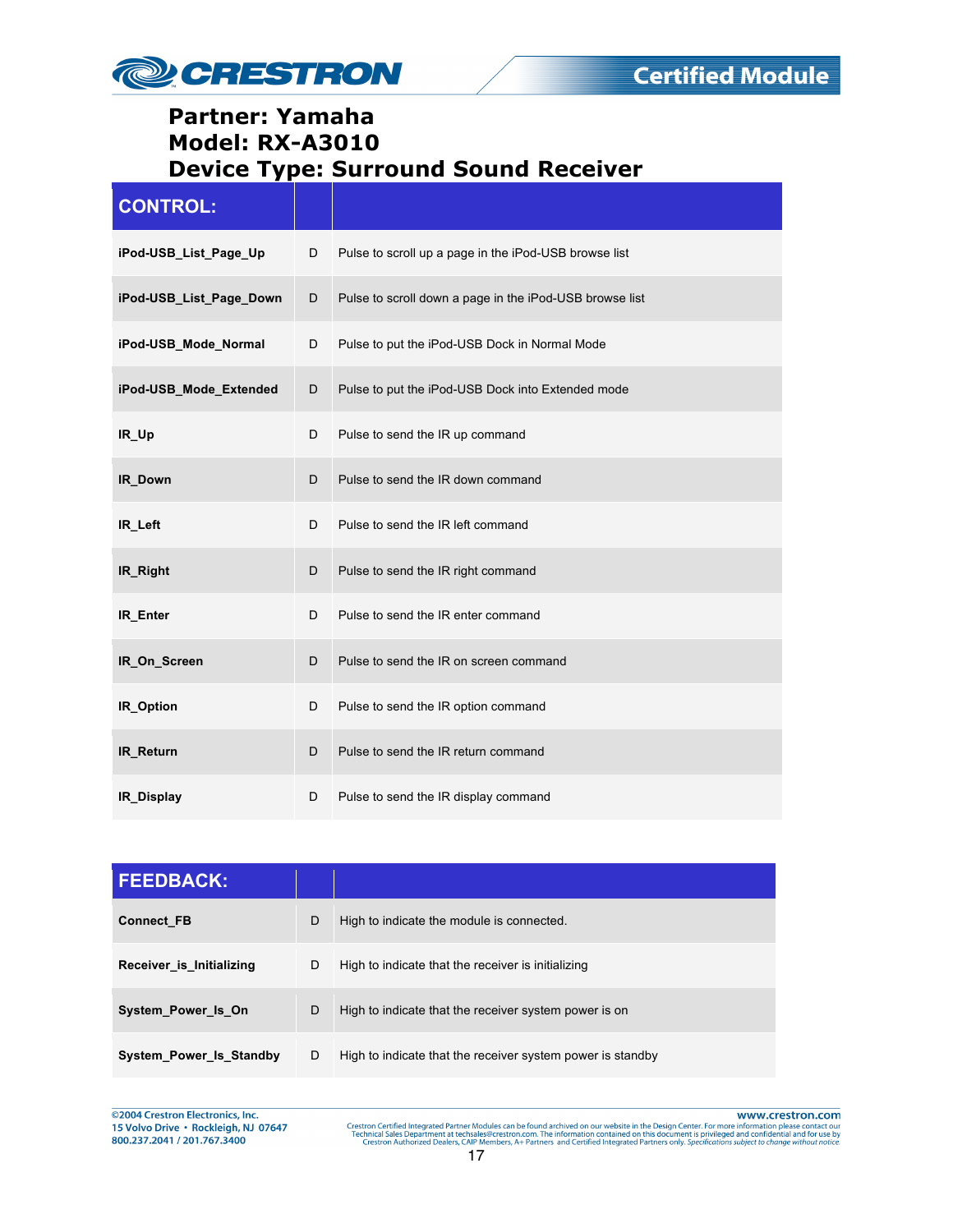

#### **FEEDBACK:**

| ---------                               |             |                                                            |
|-----------------------------------------|-------------|------------------------------------------------------------|
| System_Party_Mode_Is_On                 | D           | High to indicate that the receiver party mode is on        |
| System_Party_Mode_Is_Off                | D           | High to indicate that the receiver party mode is off       |
| Main_HDMI_Output_Configu<br>ration Text | $\mathbf S$ | Displays the current HDMI output configuration             |
| Main_HDMI_Processor_Stat<br>e_Text      | $\mathbf S$ | Displays the HDMI processors current state                 |
| Main_HDMI_Aspect_Text                   | $\mathbf S$ | Displays the HDMI outputs aspect ratio                     |
| Main_HDMI_Resolution_Text               | S           | Displays the HDMI outputs resolution                       |
| Main_Zone_Name_Text                     | S           | Displays the name stored in the receiver for the main zone |
| Main_Power_Is_On                        | D           | High to indicate the main zone power is on                 |
| Main_Power_Is_Standby                   | D           | High to indicate the main zone power is standby            |
| Main_Sleep_ls_Off                       | D           | High to indicate the main zone sleep timer is off          |
| Main<br>Sleep_Is_120_Minutes            | D           | High to indicate the main zone sleep timer is 120 min      |
| Main_Sleep_ls_90_Minutes                | D           | High to indicate the main zone sleep timer is 90 min       |
| Main_Sleep_Is_60_Minutes                | D           | igh to indicate the main zone sleep timer is 60 min        |
| Main_Sleep_Is_30_Minutes                | D           | High to indicate the main zone sleep timer is 30 min       |
| Main_Sleep_Timer_Text                   | S           | Indicates the Main zone sleep timer time                   |
| Main_Volume_Level_Text                  | S           | Indicates the Main zone volume level                       |
| Main_Initial_Volume_Mode_i<br>s_On      | D           | High to indicate the main zone initial volume mode is on   |
| Main_Initial_Volume_Mode_i<br>s_Off     | D           | High to indicate the main zone initial volume mode is off  |
| Main_Mute_ls_On                         | D           | High to indicate the main zone is muted                    |

@2004 Crestron Electronics, Inc. 15 Volvo Drive · Rockleigh, NJ 07647 800.237.2041 / 201.767.3400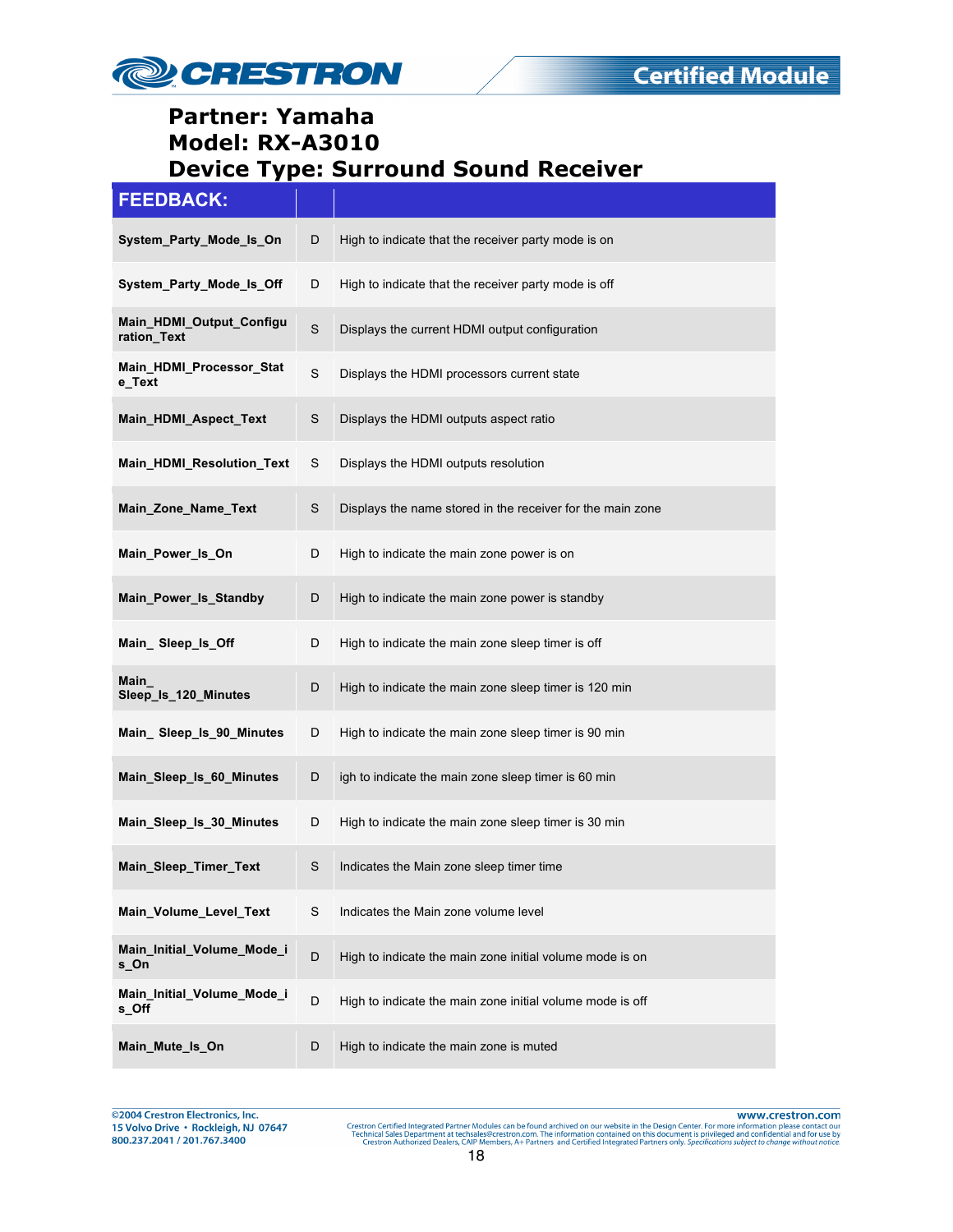

| <b>FEEDBACK:</b>                          |             |                                                                   |
|-------------------------------------------|-------------|-------------------------------------------------------------------|
| Main Input Is *                           | D           | High to indicate the main zone is on *                            |
| Main_Scene_*_Name_Text                    | S           | Displays The Name For Main Zone Scene *                           |
| Main_Input_Audio_Type_Te<br>xt            | S           | Displays the type of audio used for the main zone's current input |
| Main_Decoder_Mode_Text                    | S           | Displays the decoder mode for the surround processor              |
| Main_Pure_Direct_Mode_Sta<br>tus_Text     | S           | Displays the pure direct mode state                               |
| Main_Adaptive_Dynamic_Ra<br>nge_Mode_Text | S           | Displays the adaptive dynamic range mode state                    |
| Main_Lip_Sync_Mode_Statu<br>s_Text        | S           | Displays the lip sync mode state                                  |
| Main_Straight_Mode_Status<br>_Text        | S           | Displays the straight mode state                                  |
| Main_Sound_Program_Mode<br>_Text          | $\mathsf S$ | Displays the sound program mode                                   |
| Main Adaptive DSP Mode<br>Text            | S           | Displays the adaptive dsp mode                                    |
| Main_3D_Cinema_Mode_Tex<br>t              | $\mathsf S$ | Displays the 3d cinema mode                                       |
| Main_EX_Decoder_Mode_Te<br>xt             | $\mathbb S$ | Displays the ex decode mode                                       |
| Main_2Channel_Decoder_M<br>ode_Text       | S           | Displays the 2 Channel decode mode                                |
| Main_Enhancer_Mode_Text                   | S           | Displays the Enhancer mode                                        |
| Zone*_Name_Text                           | S           | Displays the name stored in the receiver for zone *               |
| Zone*_Power_Is_On                         | D           | High to indicate the zone * power is on                           |
| Zone*_Power_Is_Standby                    | D           | High to indicate the zone * power is standby                      |
| Zone*_Sleep_Timer_Text                    | D           | Indicates the Zone * sleep timer time                             |
| ZoneΩ_Sleep_is_Off                        | D           | High to indicate the zone * sleep timer is off                    |

@2004 Crestron Electronics, Inc.<br>15 Volvo Drive • Rockleigh, NJ 07647 800.237.2041 / 201.767.3400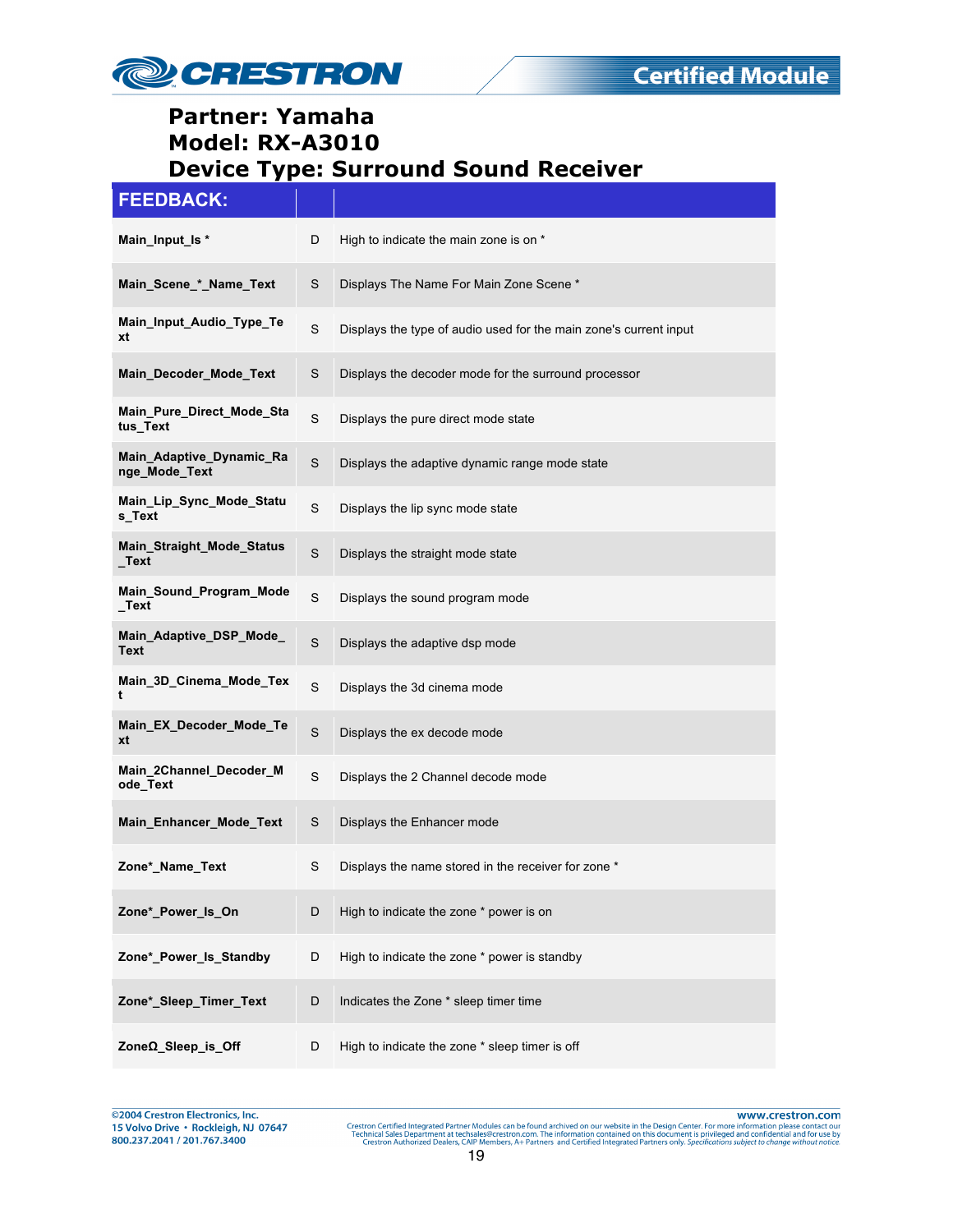

| <b>FEEDBACK:</b>                     |   |                                                          |
|--------------------------------------|---|----------------------------------------------------------|
| Zone* Sleep Is 120 Minute<br>s       | D | High to indicate the zone * sleep timer is 120 min       |
| Zone*_Sleep_Is_90_Minutes            | D | High to indicate the zone * sleep timer is 90 min        |
| Zone*_Sleep_ls_60_Minutes            | D | High to indicate the zone * sleep timer is 60 min        |
| Zone* Sleep Is 30 Minutes            | D | High to indicate the zone * sleep timer is 30 min        |
| Zone*_Volume_Level_Text              | S | Indicates the zone * volume level                        |
| Zone*_Volume_Is_Variable             | D | High to indicate that zone * has a fixed volume level    |
| Zone*_Volume_Is_Variable             | D | High to indicate that zone * has a variable volume level |
| Zone*<br>Initial_Volume_Mode_is_On   | D | High to indicate zone * initial volume mode is on        |
| Zone*_Initial_Volume_Mode<br>_is_Off | D | High to indicate zone * initial volume mode is off       |
| Zone*_Mute_Is_On                     | D | High to indicate the zone * is muted                     |
| Zone*_input_ls *                     | D | High to indicate zone * input is on *                    |
| Zone*_Scene_*_Name_Text              | S | Displays The Name For Zone 2 Scene *                     |
| Tuner_Band_Is_FM                     | D | High to indicate that the tuner is on the fm band        |
| Tuner_Band_Is_AM                     | D | High to indicate that the tuner is on the am band        |
| Tuner_Preset_Mode_Is_Rec<br>all      | S | High to indicate that the tuner preset mode is recall    |
| Tuner_Preset_Mode_Is_Sav<br>е        | D | High to indicate that the tuner preset mode is save      |
| Tuner_Audio_Mode_Is_Mon<br>o         | D | High to indicate that the tuner audio mode is mono       |
| Tuner_Audio_Mode_Is_Stere<br>o       | D | High to indicate that the tuner audio mode is stereo     |
| Tuner_Preset_ls_*                    | D | High to indicate that tuner preset * is active           |

@2004 Crestron Electronics, Inc.<br>15 Volvo Drive • Rockleigh, NJ 07647 800.237.2041 / 201.767.3400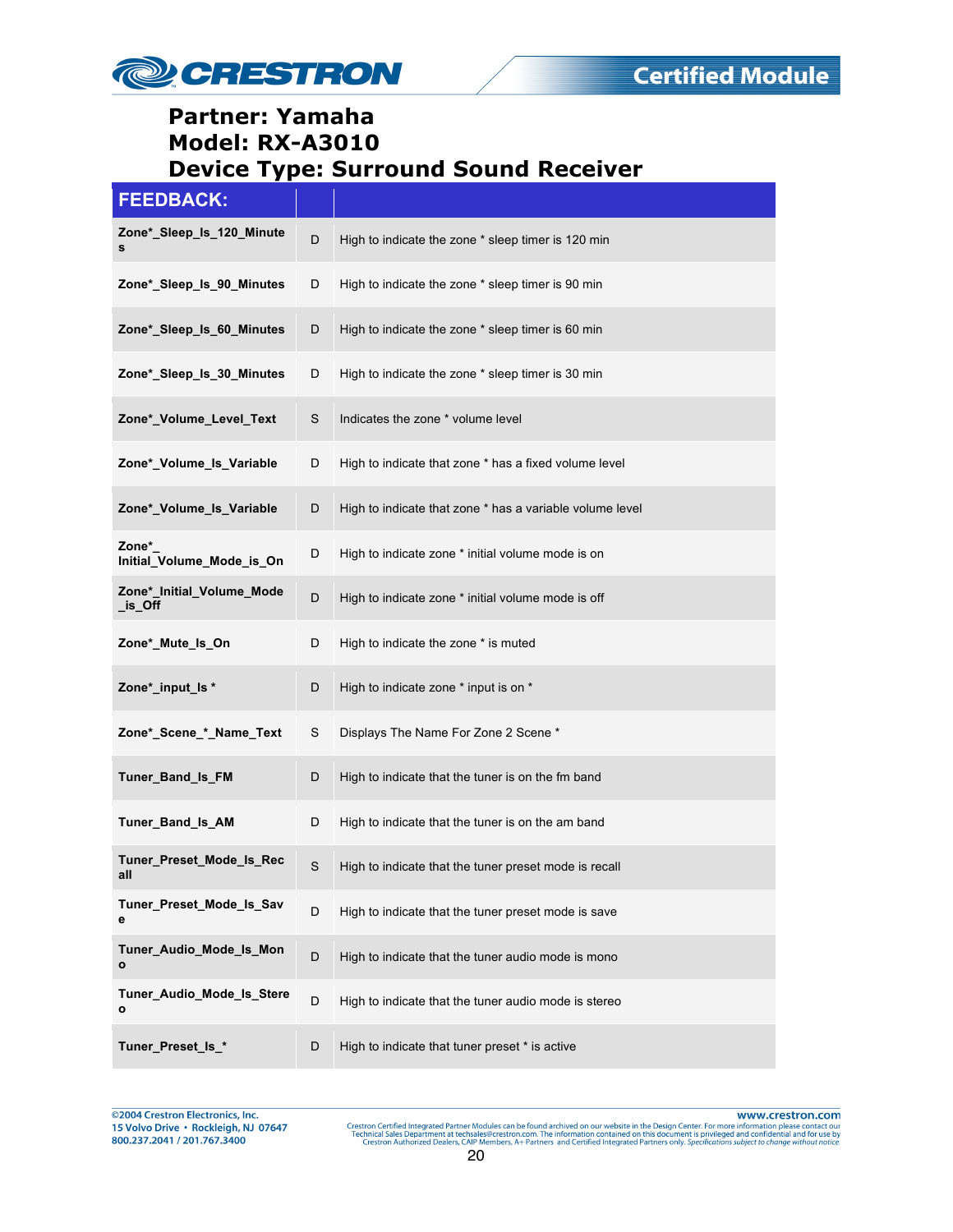

| <b>FEEDBACK:</b>                      |             |                                                                                             |
|---------------------------------------|-------------|---------------------------------------------------------------------------------------------|
| Tuner_Mode_Is_Auto                    | D           | High to indicate that the tuner mode is auto                                                |
| Tuner_Mode_Is_Manual                  | D           | High to indicate that the tuner mode is manual                                              |
| Tuner_Station_Is_Tuned                | D           | High to indicate that the station is tuned                                                  |
| Tuner_Station_Is_Stereo               | D           | High to indicate that the current station is in stereo                                      |
| Tuner_Station_Is_Mono                 | D           | High to indicate that the current station is in mono                                        |
| Tuner_Station_Is_HD                   | D           | High to indicate that the current station is in HD                                          |
| Tuner_HD_Program_*_Is_Av<br>ailable   | D           | High when HD program * is available for selection                                           |
| Tuner_HD_Program_*_Is_Av<br>ailable   | D           | Is High To indicate that the currently tuned station has available HD Programs<br>to select |
| Tuner_Keypad_Value                    | A           | Shows The Value for Tuner Direct Tune Function                                              |
| Tuner_Current_Frequency_T<br>ext      | $\mathbf S$ | Shows The Currently Tuned Frequency                                                         |
| Tuner_Current_Program_Nu<br>mber_Text | $\mathsf S$ | Shows The Currently Tuned Program Number                                                    |
| Tuner_Current_Program_Ty<br>pe_Text   | $\mathbf S$ | Shows The Currently Tuned Program Type                                                      |
| Tuner_Current_Song_Text               | S           | Shows The Currently Tuned Song                                                              |
| Tuner_Current_Artist_Text             | S           | Shows The Currently Tuned Artist                                                            |
| Tuner_Current_Album_Text              | S           | Shows The Currently Tuned Album                                                             |
| Pandora_Is_Not_Ready                  | D           | High to indicate that there is an error with Pandora                                        |
| Pandora_Is_Ready                      | D           | High to indicate that Pandora is ready to be used                                           |
| Pandora_Is_Playing                    | D           | High to indicate that Pandora is playing                                                    |
| Pandora Is Paused                     | D           | High to indicate that Pandora is paused                                                     |

@2004 Crestron Electronics, Inc.<br>15 Volvo Drive • Rockleigh, NJ 07647 800.237.2041 / 201.767.3400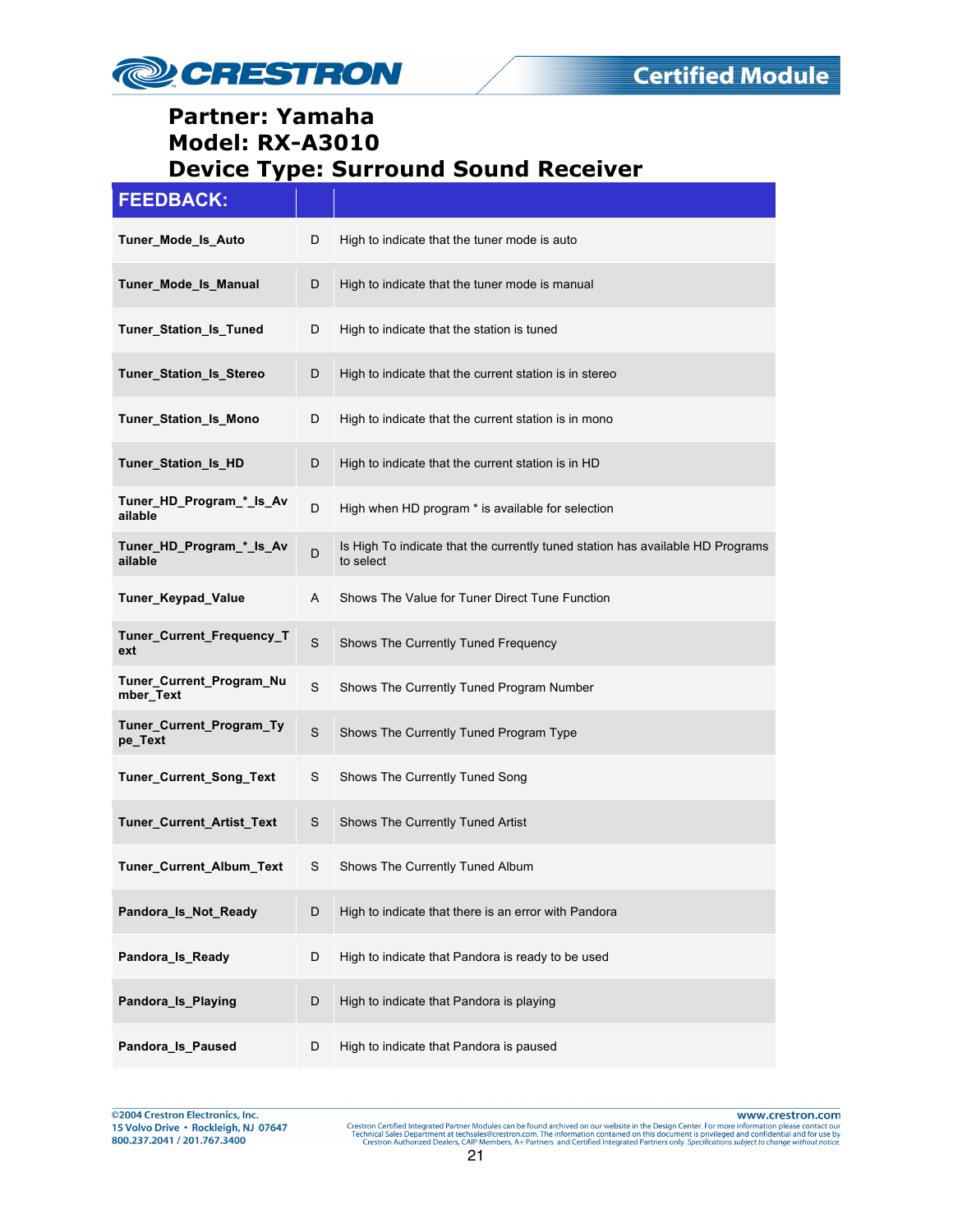

| <b>FEEDBACK:</b>                   |             |                                                                                                          |
|------------------------------------|-------------|----------------------------------------------------------------------------------------------------------|
| Pandora_Is_Stopped                 | D           | High to indicate that Pandora is stopped                                                                 |
| Pandora_Current_Song_Tex<br>t      | $\mathbf S$ | Displays the current Pandora song name                                                                   |
| Pandora_Current_Album_Te<br>xt     | $\mathbf S$ | Displays the current Pandora album name                                                                  |
| Pandora_Current_Station_T<br>ext   | $\mathbf S$ | Displays the current Pandora station                                                                     |
| Pandora_Is_Thumbed_Up              | D           | High to indicate that the feedback for the current song is thumbs up                                     |
| Pandora_List_Layer_Text            | S           | Displays the current layer of the Pandora browse list                                                    |
| Pandora_List_Name_Text             | S           | Displays the current layer name of the Pandora browse list                                               |
| Pandora_List_Line*_Text            | S           | Displays the information of the Pandora browse list line *                                               |
| Pandora_Line_*_Is_Availabl<br>е    | D           | High to indicate that the current line is selectable.                                                    |
| Pandora_Memory_Preset_Lo<br>cation | A           | Location to which the current Pandora station will be stored when the Memory<br>save button is triggered |
| Napster_Is_Not_Ready               | D           | High to indicate that there is an error with Napster                                                     |
| Napster_Is_Ready                   | D           | High to indicate that Napster is ready to be used                                                        |
| Napster_Is_Playing                 | D           | High to indicate that Napster is playing                                                                 |
| Napster_Is_Stopped                 | D           | High to indicate that Napster is stopped                                                                 |
| Napster_Repeat_Mode_Text           | S           | Displays the current repeat mode for Napster                                                             |
| Napster_Shuffle_Mode_Text          | S           | Displays the current shuffle mode for Napster                                                            |
| Napster_Current_Song_Text          | $\mathsf S$ | Displays the current song for Napster                                                                    |
| Napster_Current_Artist_Text        | S           | Displays the current artist for Napster                                                                  |
| Napster_Current_Album_Te<br>xt     | $\mathbf S$ | Displays the current album for Napster                                                                   |

@2004 Crestron Electronics, Inc. 15 Volvo Drive · Rockleigh, NJ 07647 800.237.2041 / 201.767.3400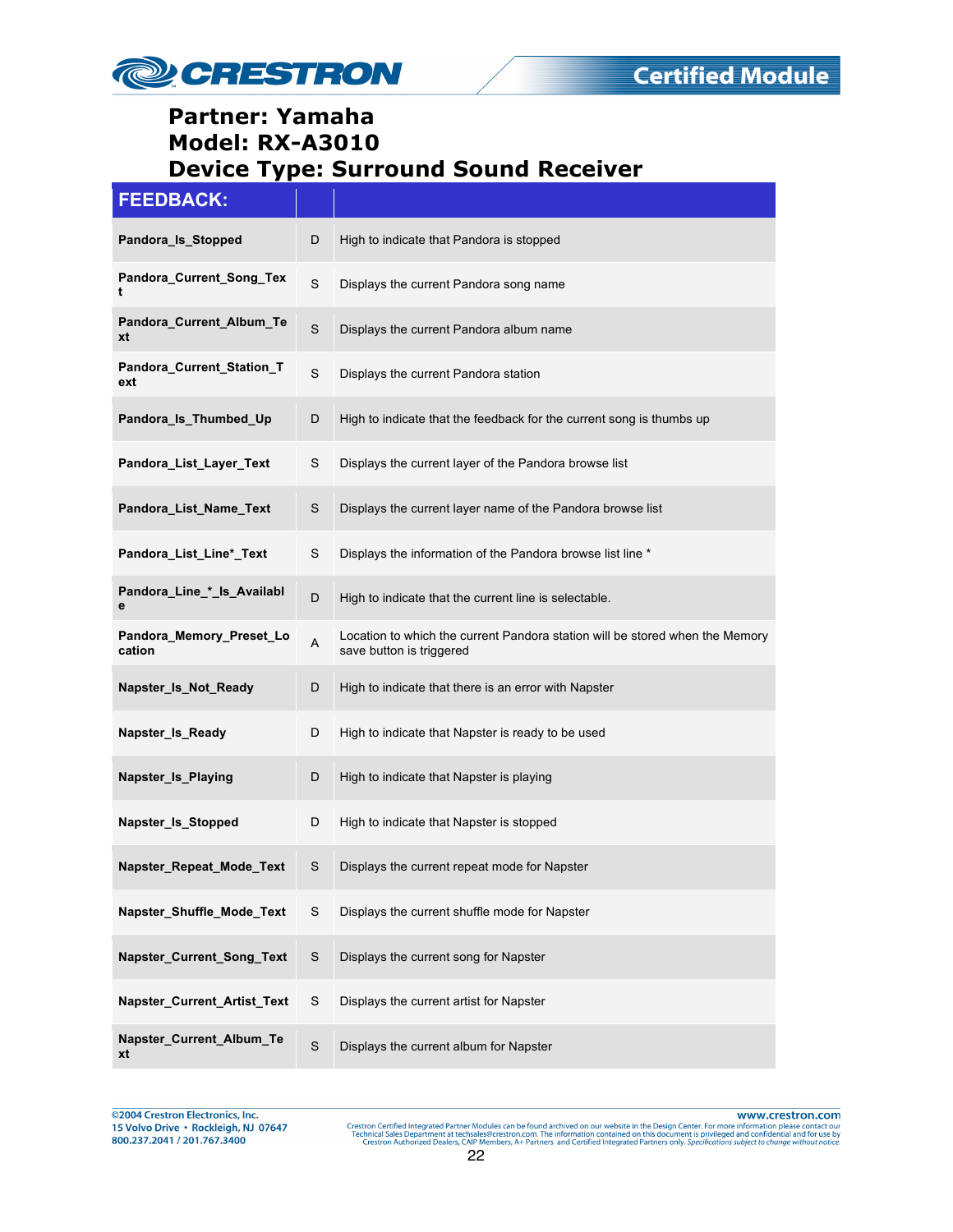

| <b>FEEDBACK:</b>                    |         |                                                                                                           |
|-------------------------------------|---------|-----------------------------------------------------------------------------------------------------------|
| Napster_List_Layer_Text             | S       | Displays the Napster list layer info for the Napster browse list                                          |
| Napster_List_Name_Text              | S       | Displays the Napster list layer name for the Napster browse list                                          |
| Napster_List_Line*_Text             | S       | Displays the information of the Napster browse list line *                                                |
| Napster_Line_*_ls_Available         | D       | High to indicate that the current line is selectable                                                      |
| Napster_Memory_Preset_Lo<br>cation  | A       | Location to which the current Napster station will be stored when the Memory<br>save button is triggered  |
| Siriusir_Is_Not_Ready               | D       | High to indicate that there is an error with Siriusir                                                     |
| Siriusir Is Ready                   | D       | High to indicate that Siriusir is ready to be used                                                        |
| Siriusir_Is_Playing                 | D       | High to indicate that Siriusir is playing                                                                 |
| Siriusir_Is_Stopped                 | D       | High to indicate that Siriusir is stopped                                                                 |
| Siriusir_Current_Song_Text          | S       | Displays the current song for Siriusir                                                                    |
| Siriusir_Current_Artist_Text        | S       | Displays the current artist for Siriusir                                                                  |
| Siriusir_Current_Album_Tex<br>t     | S       | Displays the current album for Siriusir                                                                   |
| Siriusir_Current_Channel_T<br>ext   | S       | Displays the current channel for Siriusir                                                                 |
| Siriusir_List_Layer_Text            | S       | Displays the Siriusir list layer info for the Siriusir browse list                                        |
| Siriusir_List_Name_Text             | S       | Displays the Siriusir list layer name for the Siriusir browse list                                        |
| Siriusir_List_Line*_Text            | S       | Displays the information of the Siriusir browse list line *                                               |
| Siriusir_Line_*_ls_Available        | D       | High to indicate that the current line is selectable                                                      |
| Siriusir_Memory_Preset_Loc<br>ation | $\sf A$ | Location to which the current Siriusir station will be stored when the Memory<br>save button is triggered |
| Rhapsody_Is_Not_Ready               | D       | High to indicate that there is an error with Rhapsody                                                     |

@2004 Crestron Electronics, Inc.<br>15 Volvo Drive • Rockleigh, NJ 07647 800.237.2041 / 201.767.3400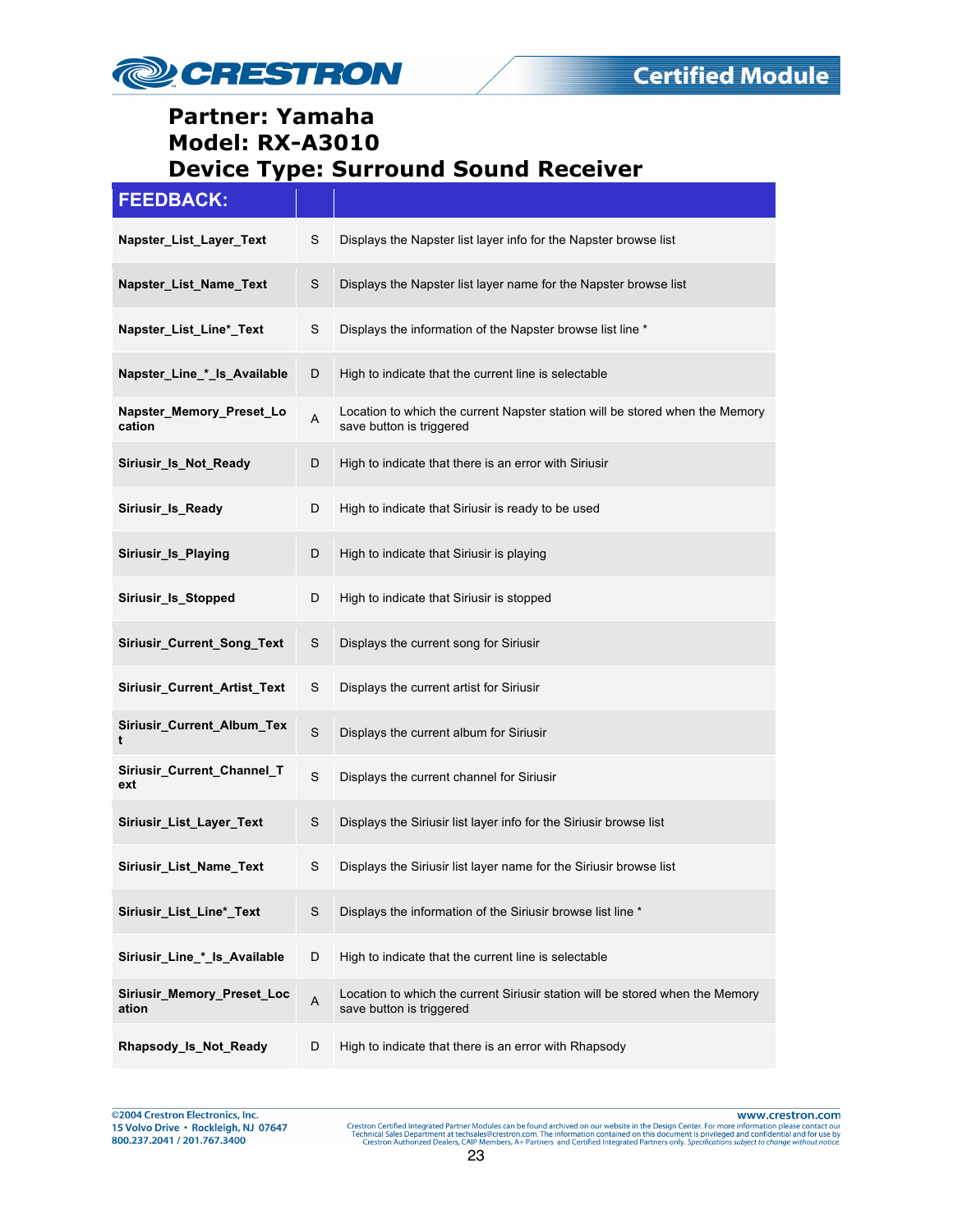

| <b>FEEDBACK:</b>                    |             |                                                                                                           |
|-------------------------------------|-------------|-----------------------------------------------------------------------------------------------------------|
| Rhapsody Is Ready                   | D           | High to indicate that Rhapsody is ready to be used                                                        |
| Rhapsody_Is_Playing                 | D           | High to indicate that Rhapsody is playing                                                                 |
| Rhapsody_Is_Paused                  | D           | High to indicate that Rhapsody is paused                                                                  |
| Rhapsody_Is_Stopped                 | D           | High to indicate that Rhapsody is stopped                                                                 |
| Rhapsody_Repeat_Mode_Te<br>xt       | S           | Displays the current repeat mode for Rhapsody                                                             |
| Rhapsody_Shuffle_Mode_Te<br>xt      | $\mathbf S$ | Displays the current shuffle mode for Rhapsody                                                            |
| Rhapsody_Current_Song_Te<br>xt      | S           | Displays the current song for Rhapsody                                                                    |
| Rhapsody_Current_Artist_T<br>ext    | S           | Displays the current artist for Rhapsody                                                                  |
| Rhapsody_Current_Album_<br>Text     | S           | Displays the current album for Rhapsody                                                                   |
| Rhapsody_List_Layer_Text            | S           | Displays the Rhapsody list layer info for the Rhapsody browse list                                        |
| Rhapsody_List_Name_Text             | S           | Displays the Rhapsody list layer name for the Rhapsody browse list                                        |
| Rhapsody_List_Line*_Text            | S           | Displays the information of the Rhapsody browse list line *                                               |
| Rhapsody_Line_*_Is_Availa<br>ble    | D           | High to indicate that the current line is selectable                                                      |
| Rhapsody_Memory_Preset_<br>Location | A           | Location to which the current Rhapsody station will be stored when the<br>Memory save button is triggered |
| PC Is Not Ready                     | D           | High to indicate that there is an error with PC                                                           |
| PC_Is_Ready                         | D           | High to indicate that PC is ready to be used                                                              |
| PC_Is_Playing                       | D           | High to indicate that PC is playing                                                                       |
| PC_Is_Paused                        | D           | High to indicate that PC is paused                                                                        |
| PC_Is_Stopped                       | D           | High to indicate that PC is stopped                                                                       |

@2004 Crestron Electronics, Inc. 15 Volvo Drive · Rockleigh, NJ 07647 800.237.2041 / 201.767.3400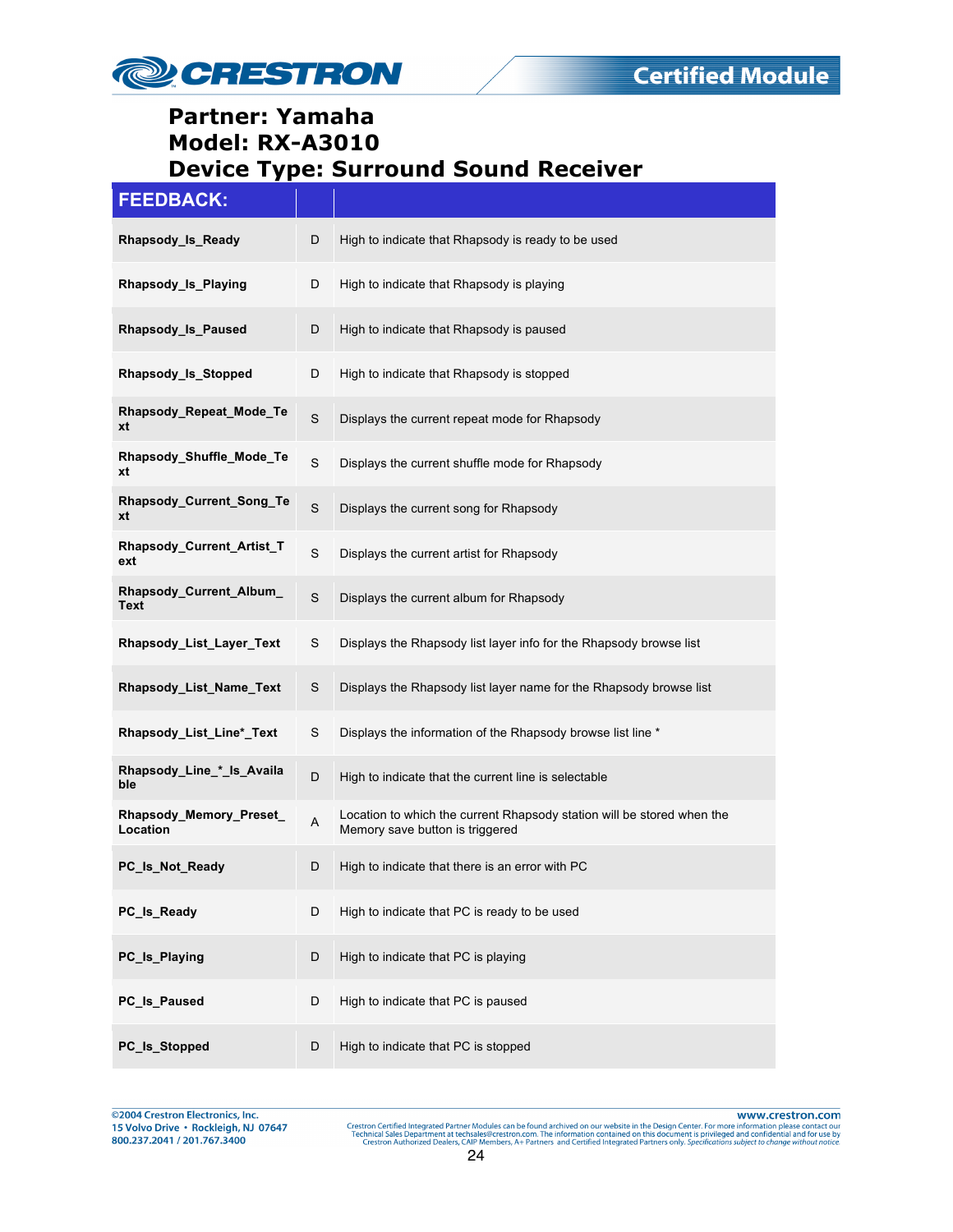

| <b>FEEDBACK:</b>                  |                           |                                                                                                     |
|-----------------------------------|---------------------------|-----------------------------------------------------------------------------------------------------|
| PC_Repeat_Mode_Text               | S                         | Displays the current repeat mode for PC                                                             |
| PC_Shuffle_Mode_Text              | S                         | Displays the current shuffle mode for PC                                                            |
| PC_Current_Song_Text              | S                         | Displays the current song for PC                                                                    |
| PC_Current_Artist_Text            | S                         | Displays the current artist for PC                                                                  |
| PC_Current_Album_Text             | S                         | Displays the current album for PC                                                                   |
| PC_List_Layer_Text                | S                         | Displays the PC list layer info for the PC browse list                                              |
| PC_List_Name_Text                 | S                         | Displays the PC list layer name for the PC browse list                                              |
| PC_List_Line*_Text                | $\mathbf S$               | Displays the information of the PC browse list line *                                               |
| PC_Line_*_ls_Available            | D                         | High to indicate that the current line is selectable                                                |
| PC_Memory_Preset_Locatio<br>n     | $\boldsymbol{\mathsf{A}}$ | Location to which the current PC station will be stored when the Memory save<br>button is triggered |
| Net_Radio_Is_Not_Ready            | D                         | High to indicate that there is an error with Net Radio                                              |
| Net_Radio_Is_Ready                | D                         | High to indicate that Net Radio is ready to be used                                                 |
| Net_Radio_Is_Playing              | D                         | High to indicate that Net Radio is playing                                                          |
| Net_Radio_Is_Stopped              | D                         | High to indicate that Net Radio is stopped                                                          |
| Net_Radio_Current_Song_T<br>ext   | S                         | Displays the current song for Net Radio                                                             |
| Net_Radio_Current_Artist_T<br>ext | $\mathbf S$               | Displays the current artist for Net Radio                                                           |
| Net_Radio_List_Layer_Text         | $\mathbf S$               | Displays the Net Radio list layer info for the Net Radio browse list                                |
| Net_Radio_List_Name_Text          | $\mathsf S$               | Displays the Net Radio list layer name for the Net Radio browse list                                |
| Net_Radio_List_Line*_Text         | $\mathsf S$               | Displays the information of the Net Radio browse list line *                                        |

@2004 Crestron Electronics, Inc.<br>15 Volvo Drive • Rockleigh, NJ 07647 800.237.2041 / 201.767.3400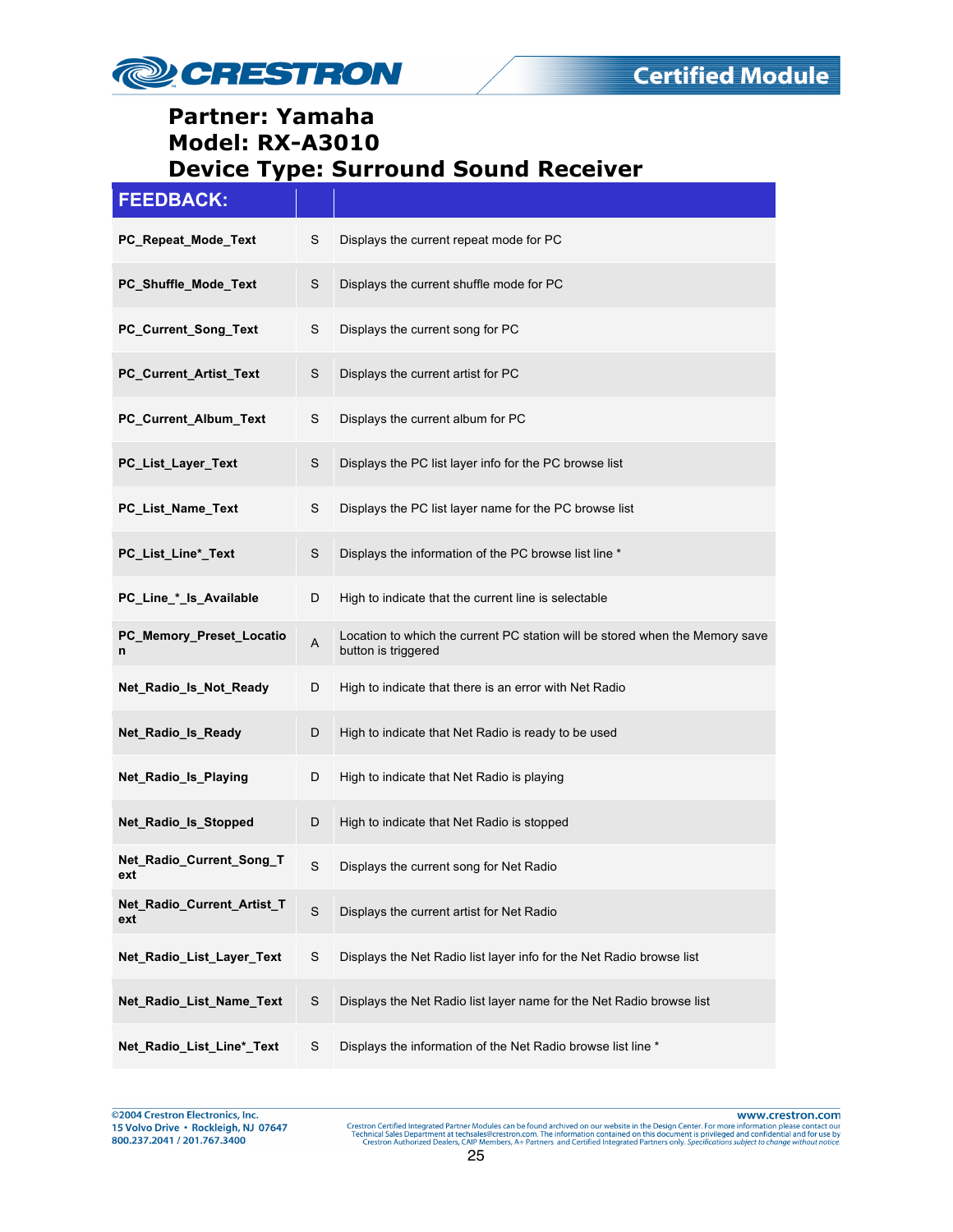

#### **FEEDBACK:**

| Net_Radio_Line_*_Available<br>_FB    | D | High to indicate that the current line is selectable                                                       |
|--------------------------------------|---|------------------------------------------------------------------------------------------------------------|
| Net_Radio_Memory_Preset_<br>Location | A | Location to which the current Net Radio station will be stored when the<br>Memory save button is triggered |
| USB_Is_Not_Ready                     | D | High to indicate that there is an error with USB                                                           |
| USB_Is_Ready                         | D | High to indicate that USB is ready to be used                                                              |
| USB_Is_Playing                       | D | High to indicate that USB is playing                                                                       |
| <b>USB_Is_Paused</b>                 | D | High to indicate that USB is paused                                                                        |
| USB_Is_Stopped                       | D | High to indicate that USB is stopped                                                                       |
| USB_Repeat_Mode_Text                 | S | Displays the current repeat mode for USB                                                                   |
| USB_Shuffle_Mode_Text                | S | Displays the current shuffle mode for USB                                                                  |
| USB_Current_Song_Text                | S | Displays the current song for USB                                                                          |
| USB_Current_Artist_Text              | S | Displays the current artist for USB                                                                        |
| USB_Current_Album_Text               | S | Displays the current album for USB                                                                         |
| USB_List_Layer_Text                  | S | Displays the USB list layer info for the USB browse list                                                   |
| <b>USB List Name Text</b>            | S | Displays the USB list layer name for the USB browse list                                                   |
| USB_List_Line*_Text                  | S | Displays the information of the USB browse list line *                                                     |
| USB_Line_*_ls_Available              | D | High to indicate that the current line is selectable                                                       |
| USB_Memory_Preset_Locati<br>on       | A | Location to which the current USB station will be stored when the Memory<br>save button is triggered       |
| Bluetooth_Is_Not_Ready               | D | High to indicate that the Bluetooth device is not ready                                                    |
| <b>Bluetooth_Is_Ready</b>            | D | High to indicate that the Bluetooth device is ready                                                        |

@2004 Crestron Electronics, Inc. 15 Volvo Drive · Rockleigh, NJ 07647 800.237.2041 / 201.767.3400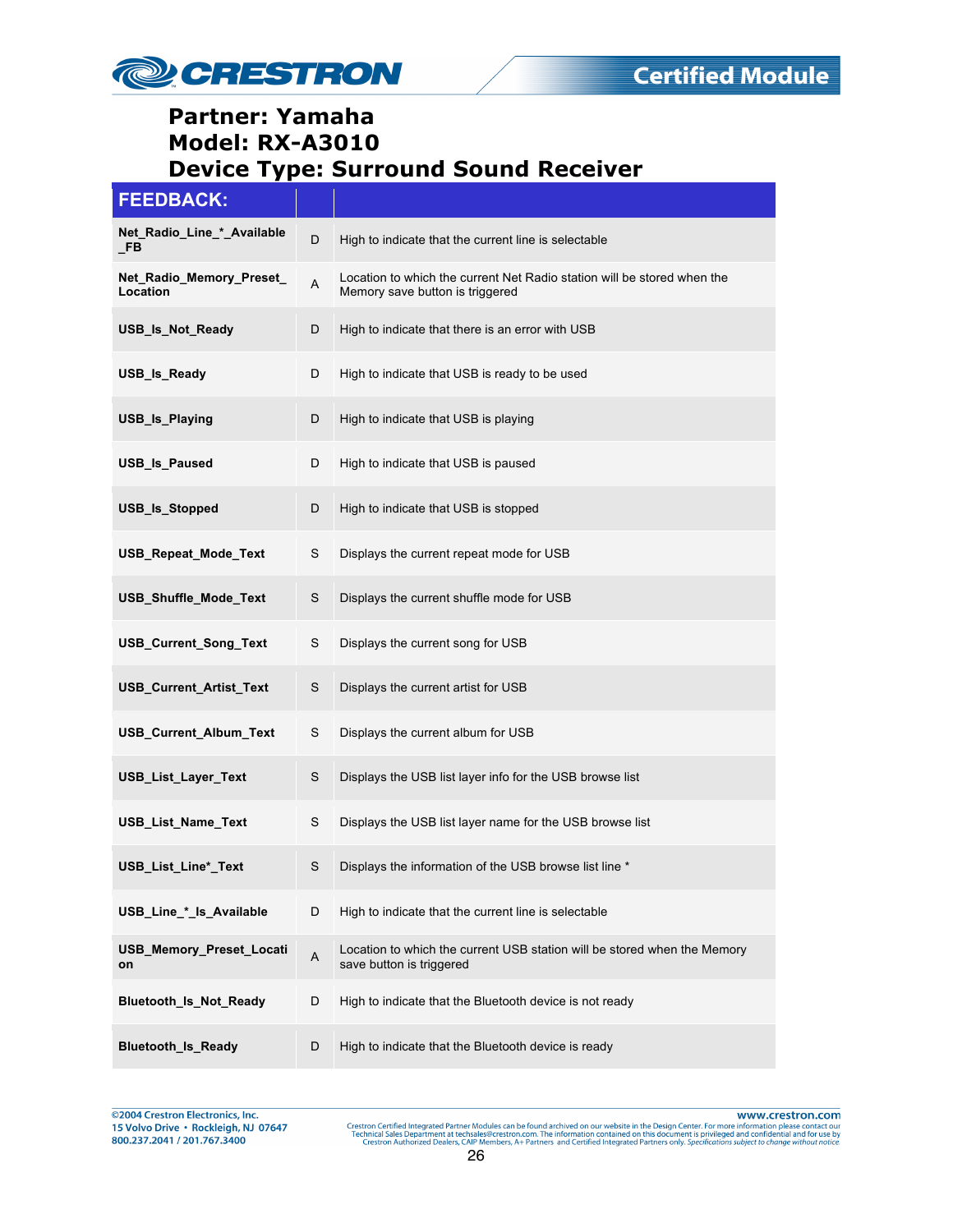

| <b>FEEDBACK:</b>                              |   |                                                                  |
|-----------------------------------------------|---|------------------------------------------------------------------|
| iPod_ls_Not_Ready                             | D | High to indicate that there is an error with the iPod dock       |
| iPod_ls_Ready                                 | D | High to indicate that iPod is ready to be used                   |
| iPod_ls_Playing                               | D | High to indicate that iPod is playing                            |
| iPod_ls_Paused                                | D | High to indicate that iPod is paused                             |
| iPod_ls_Stopped                               | D | High to indicate that iPod is stopped                            |
| iPod_Repeat_Mode_Text                         | S | Displays the current repeat mode for iPod                        |
| iPod_Shuffle_Mode_Text                        | S | Displays the current shuffle mode for iPod                       |
| iPod_Current_Song_Text                        | S | Displays the current song for iPod                               |
| iPod_Current_Artist_Text                      | S | Displays the current artist for iPod                             |
| iPod_Current_Album_Text                       | S | Displays the current album for iPod                              |
| iPod_List_Layer_Text                          | S | Displays the iPod list layer info for the iPod browse list       |
| iPod_List_Name_Text                           | S | Displays the iPod list layer name for the iPod browse list       |
| iPod_List_Line*_Text                          | S | Displays the information of the iPod browse list line *          |
| iPod_Line_*_Is_Available                      | D | High to indicate that the current line is selectable             |
| iPod_Mode_Is_Normal                           | D | High to indicate that the iPod dock is in normal mode            |
| iPod_Mode_Is_Extended                         | D | High to indicate that the iPod dock is in extended mode          |
| Sirius_Is_Not_Ready                           | D | High to indicate that the Sirius tuner is not ready              |
| Sirius_Is_Ready                               | D | High to indicate that the Sirius tuner is ready                  |
| Sirius_Search_Mode_Is_All_<br><b>Channels</b> | D | High to indicate that the Sirius tuner search mode is set to all |

@2004 Crestron Electronics, Inc.<br>15 Volvo Drive • Rockleigh, NJ 07647 800.237.2041 / 201.767.3400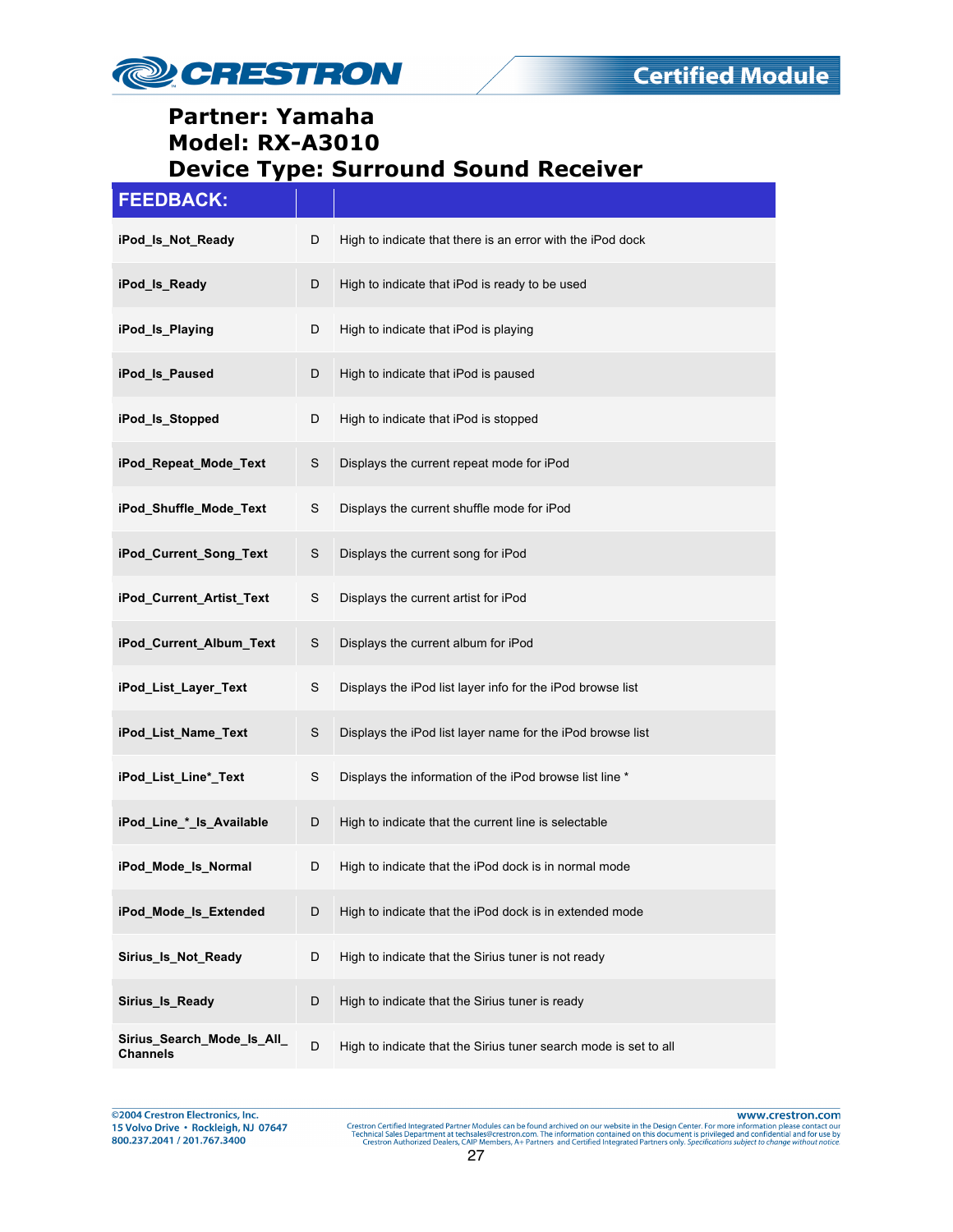

# **FEEDBACK: Sirius\_Search\_Mode\_Is\_Cat egory** D High to indicate that the Sirius tuner search mode is set to category **Sirius\_Search\_Mode\_Is\_Pre sirius** search mode is Pre <br>set<br>**set Sirius\_Preset\_Mode\_Is Recall** D High to indicate that the Sirius tuner search mode is set to recall **Sirius\_Preset\_Mode\_Is\_Sav e** D High to indicate that the Sirius tuner search mode is set to save **Sirius Preset Is \*** D High to indicate that preset \* is tuned **Sirius\_keypad\_value** A Shows The Value for Sirius Tuner Direct Tune Function **Sirius\_Memory\_Preset\_Loca Sirius\_Memory\_Preset\_Loca**<br> **tion** save button is triggered<br> **tion** save button is triggered **Sirius\_Parental\_Lock\_Is\_On** D High to indicate that the Sirius parental lock is on **Sirius\_Parental\_Lock\_Is\_Off** D High to indicate that the Sirius parental lock is off **Sirius\_Antenna\_Level\_Text** S Indicates the antenna level for the Sirius tuner **Sirius\_Current\_Catagory\_Te xt** Sinus\_Current\_Catagory\_Te Sundicates the current station category **Sirius\_Current\_Channel\_Nu manual Community Community Community** S Indicates the current station channel number mber **Sirius\_Current\_Channel\_Na** S Indicates the current station channel name **Sirius Current Artist Text** S Indicates the current artist name **Sirius Current Song Text** S Indicates the current song name **Sirius\_Current\_Composer\_T ext** SILING CONSERVIATION STATES FOR STATE STATES EXTERNAL EXTREMENDENT SOME DETAILS AND CONTROLLER STATES. **iPod-USB\_Is\_Not\_Ready** D High to indicate that there is an error with the iPod-USB dock **iPod-USB\_Is\_Ready** D High to indicate that iPod-USB is ready to be used **iPod-USB\_Is\_Playing**  $D$  High to indicate that iPod-USB is playing

@2004 Crestron Electronics, Inc. 15 Volvo Drive · Rockleigh, NJ 07647 800.237.2041 / 201.767.3400

www.crestron.com Crestron Certified Integrated Partner Modules can be found archived on our website in the Design Center. For more information please contact our Technical Sales Department at technical Sales Department at technical Sales D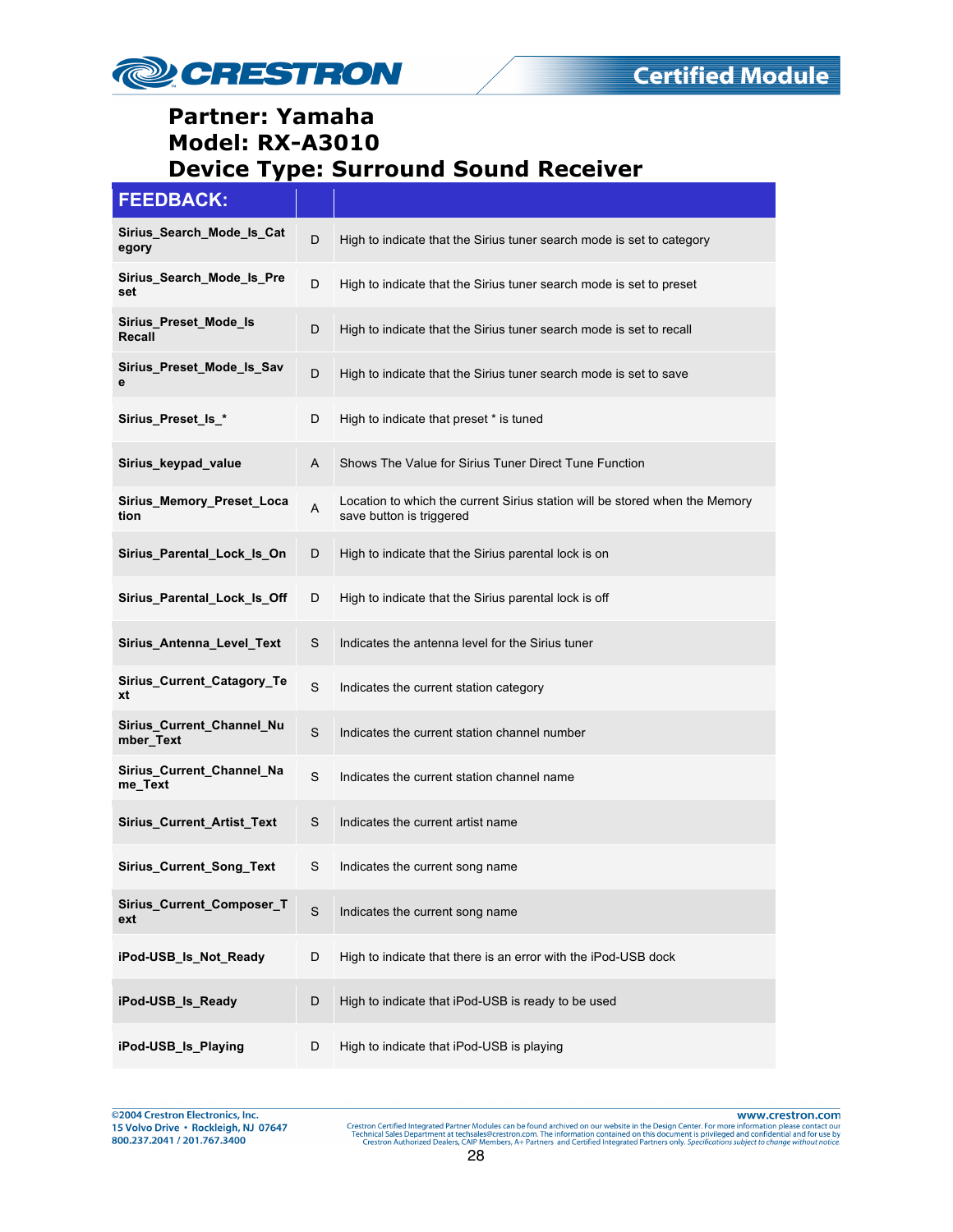

#### **FEEDBACK:**

| iPod-USB Is Paused                      | D | High to indicate that iPod-USB is paused                           |
|-----------------------------------------|---|--------------------------------------------------------------------|
| iPod-USB Is Stopped                     | D | High to indicate that iPod-USB is stopped                          |
| iPod-<br><b>USB_Repeat_Mode_Text</b>    | S | Displays the current repeat mode for iPod-USB                      |
| iPod-<br><b>USB Shuffle Mode Text</b>   | S | Displays the current shuffle mode for iPod-USB                     |
| iPod-<br><b>USB Current Song Text</b>   | S | Displays the current song for iPod-USB                             |
| iPod-<br><b>USB Current Artist Text</b> | S | Displays the current artist for iPod-USB                           |
| iPod-<br><b>USB Current Album Text</b>  | S | Displays the current album for iPod-USB                            |
| iPod-USB List Layer Text                | S | Displays the iPod-USB list layer info for the iPod-USB browse list |
| iPod-USB List Name Text                 | S | Displays the iPod-USB list layer name for the iPod-USB browse list |
| iPod-USB List Line* Text                | S | Displays the information of the iPod-USB browse list line *        |
| iPod-<br>USB Line * Is Available        | D | High to indicate that the current line is selectable               |
| iPod-USB Mode Is Normal                 | D | High to indicate that the iPod-USB dock is in normal mode          |
| iPod-<br><b>USB Mode Is Extended</b>    | D | High to indicate that the iPod-USB dock is in extended mode        |